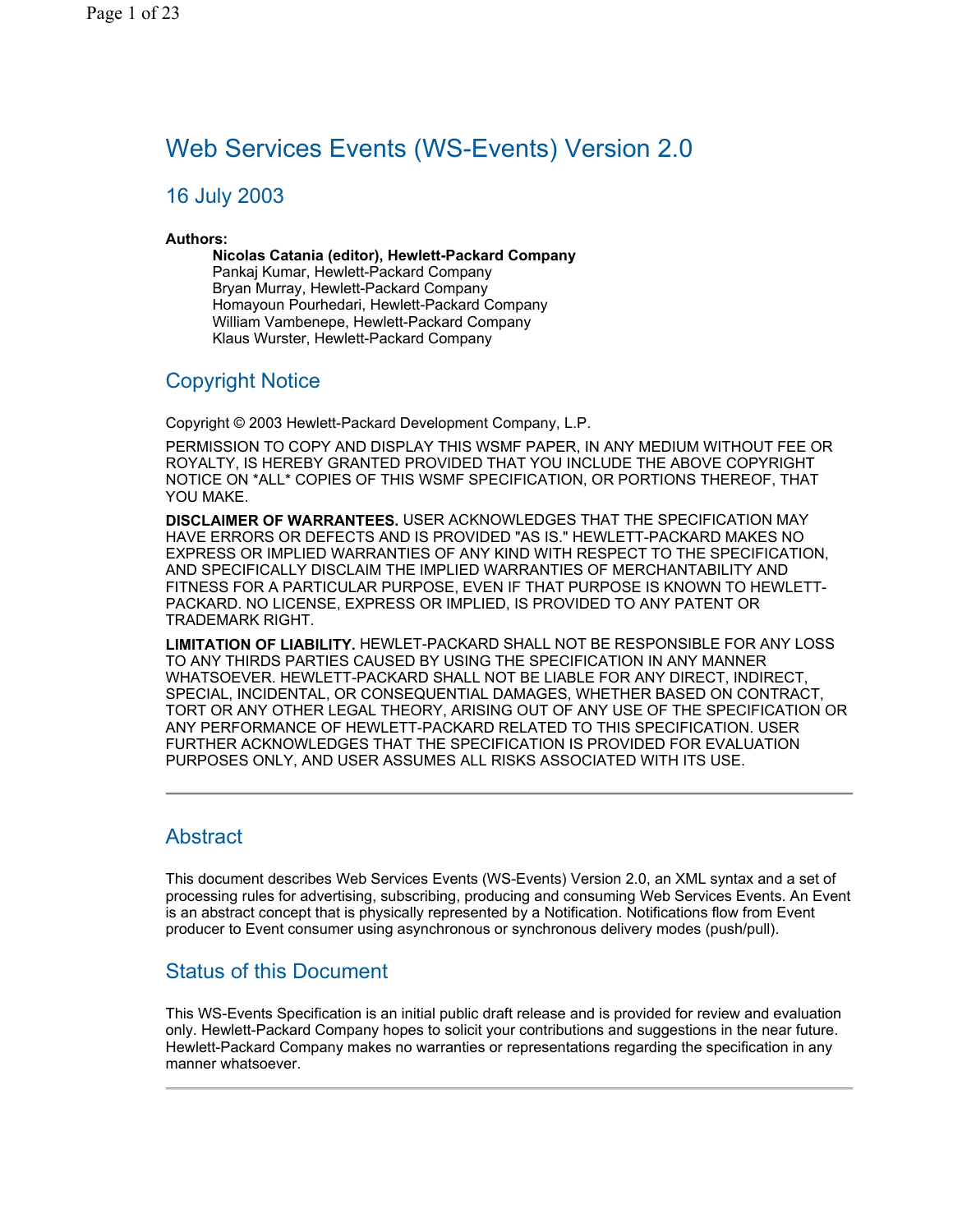## Table of Contents

- 1. Introduction
	- 1.1 Notational Conventions
	- 1.2 Versions, Namespaces and Identifiers
	- 1.3 Compliance
	- 1.4 Terminology
- 2. Examples
	- 2.1 Event discovery example
	- 2.2 Event Notification Subscription example
	- 2.3 Example of a Notification message
- 3. Event Notification Advertising and Discovery
	- 3.1 Operations overview
	- 3.2 The GetAllEventTypes operation
	- 3.3 The GetEventTypeDefinition operation
	- 3.4 The GetEventInstanceInfo operation
	- 3.5 Notifications For Event Type Discovery
	- 3.6 The NewEventTypeNotification
	- 3.7 The EventTypeUpdatedNotification
- 4. Event Notification Subscription
	- 4.1 Push/Pull Mode Overview
	- 4.2 Subscription Request: The Subscribe message
	- 4.3 Subscription Response
	- 4.4 Extending Subscription
	- 4.5 Cancelling Subscription
- 5. Event Notification Retrieval (Pull Mode)
	- 5.1 GetEventsSinceUUID
	- 5.2 GetEventsSinceDate
	- 5.3 GetEventsRangeByDate
- 6. Event Notification Syntax 6.1 The NotificationList Element
- 7. Common Types
	- 7.1 The EventTypeList and EventType Element Types
	- 7.2 The UUID Element Type
	- 7.3 The dateTime Type
- 8. Transport Considerations
	- 8.1 Message encoding
	- 8.2 Default Binding
- 8.3 Reliability
- 9. Security
	- 9.1 Transport
- 9.2 Authentication and Authorization
- 10. Future Directions (Non-Normative)
- 11. Appendix A: Extended notification examples
- 11.1 Notification for a management plate form
- 12. References

## 1. Introduction

This document describes Web Services Events (WS-Events) Version 2.0, an XML syntax and a set of processing rules for advertising, subscribing, producing and consuming Web Services Events using a push and pull mode. In the push mode, the event notification producer calls a method (callback) on the event consumer passing one or more notifications as parameter. In effect the producer pushes asynchronously notifications to the consumer. In the pull mode, the consumer invokes methods on the producer the retrieve the buffered notifications. WS-Events defines the following:

• An extensible XML representation of event notifications.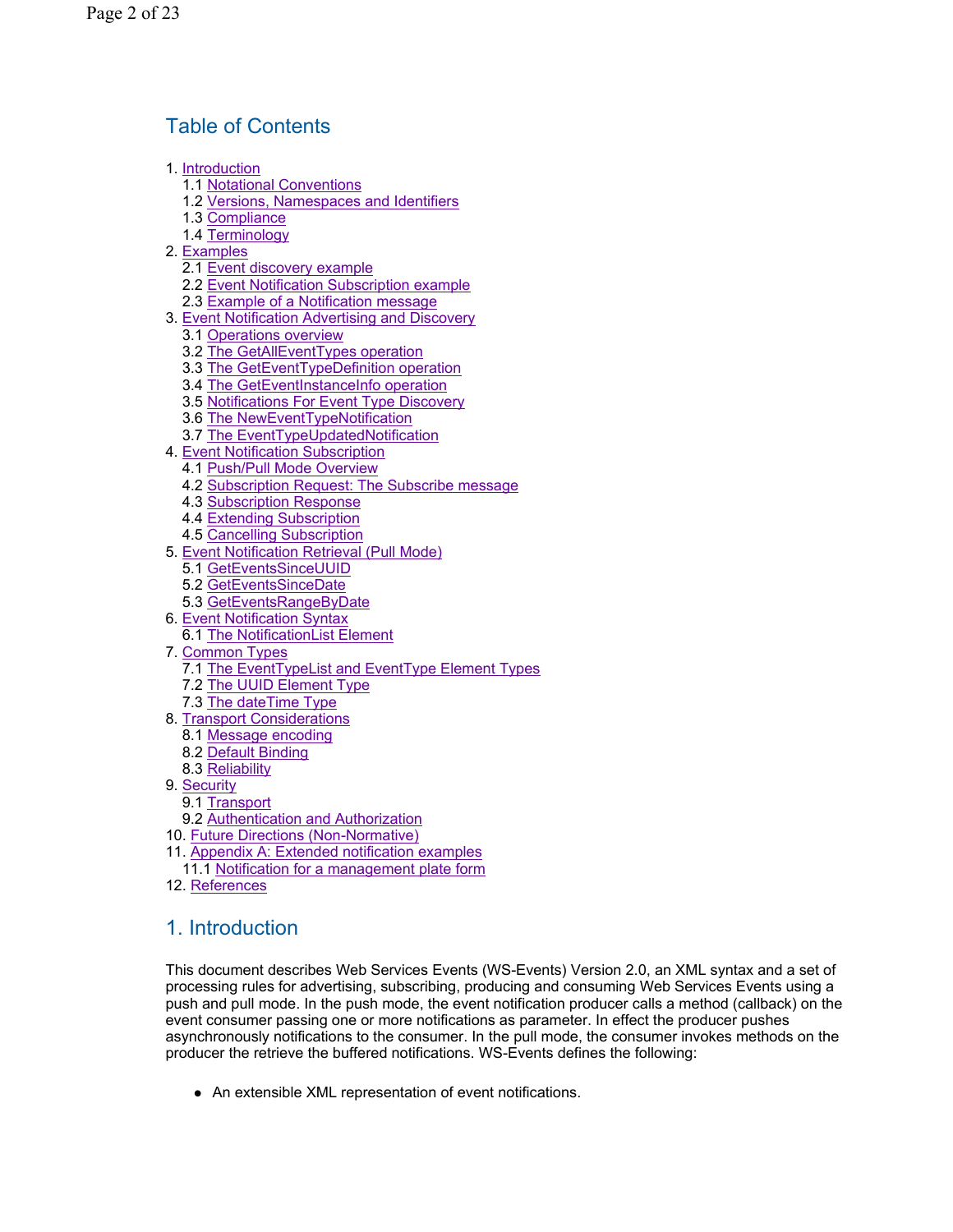- A simple subscription protocol between notification consumers, producers and brokers.
- Mechanisms to advertise and discover events.
- Support for both asynchronous and synchronous communication of notifications from the producer to the consumer through a push and pull mode.
- A lightweight XML syntax to describe event filters.

WS-Events does not define a general-purpose event mechanism, rather, it defines one suitable for the Web services infrastructure.

WS-Events builds upon the existing Web services framework. It uses Web Service Defnition Language (WSDL 1.1) [WSDL], and the XML schema specifications [XML Schema: Structures] and [XML Schema: Datatypes] to describe management interfaces and message structure. WS-Events is applicable to any version of SOAP and its message processing model, as well as to other protocols that may be described in WSDL documents.A mapping to WSDL 1.1 is included as part of this specification. However, there is ongoing work in the definition of WSDL 1.2 [WSDL 1.2] which may be useful in future versions of WS-Events. It is expected that a mapping of WS-Events to WSDL 1.2 will be made when that specification is released.

## 1.1 Notational Conventions

The key words "MUST", "MUST NOT", "REQUIRED", "SHALL", "SHALL NOT", "SHOULD", "SHOULD NOT", "RECOMMENDED", "MAY", and "OPTIONAL" in this document are to be interpreted as described in [KEYWORDS].

WS-Events is designed to work with the general Web Services framework including WSDL service descriptions and the [SOAP] message structure and message processing model. WS-Events should be applicable to any version of [SOAP]. The SOAP 1.1 namespace URI [URI] is used herein to provide detailed examples, but there is no intention to limit the applicability of this specification to a single version of SOAP.

All parts of this specification are normative, with the exception of examples and sections explicitly marked as "Non-Normative". In cases where this document and the WSDL or XML Schema Definitions differ, the WSDL and XSD files are considered normative.

## 1.2 Versions, Namespaces and Identifiers

This specification does not provision for an explicit version number in this syntax. Any future version of this specification will use a different namespace identifier. The namespace that MUST be used by implementations of this (dated) specification is:

#### **http://devresource.hp.com/drc/specifications/wsmf/2003/07/events/**

This URI designates a namespace that is under the control of this specification. The following namespaces are also used in this document:

| <b>Prefix</b> | Namespace                                                         |
|---------------|-------------------------------------------------------------------|
| <b>Ixs</b>    | http://www.w3.org/2001/XMLSchema                                  |
| wsdl          | http://schemas.xmlsoap.org/wsdl/                                  |
| soap          | http://schemas.xmlsoap.org/wsdl/soap/                             |
| evt           | http://devresource.hp.com/drc/specifications/wsmf/2003/07/events/ |

## 1.3 Compliance

An implementation is not WS-Events compliant if it fails to satisfy one or more of the MUST or REQUIRED level requirements defined in this specification.

A SOAP receiver MUST comply with this specification in order to process a WS-Events message successfully. A SOAP sender MUST NOT use the

**http://devresource.hp.com/drc/specifications/wsmf/2003/07/events/** XML Namespace identifier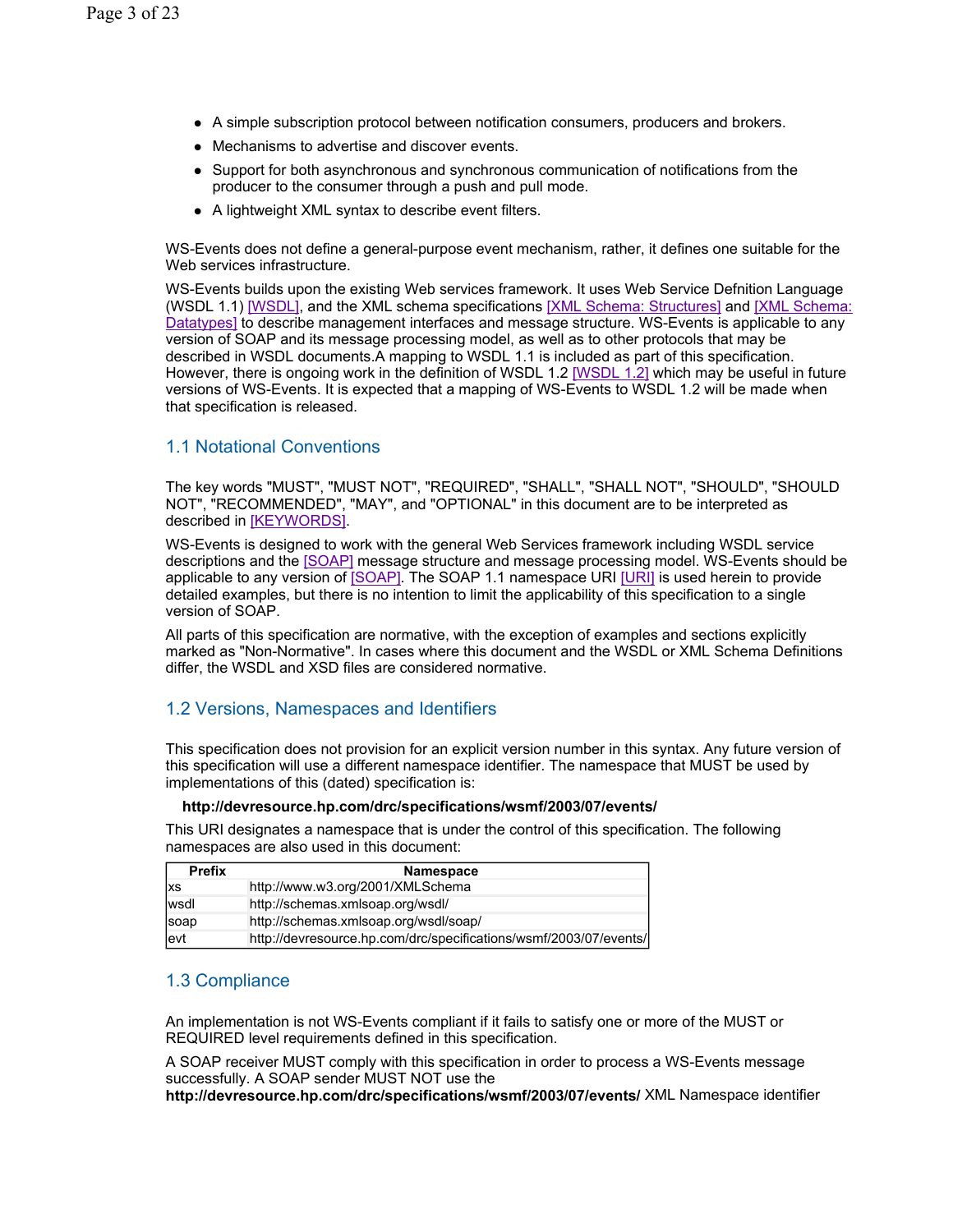unless it is WS-Events compliant. A Web service provider MUST NOT use the **http://devresource.hp.com/drc/specifications/wsmf/2003/07/events/** XML Namespace identifier in its WSDL description unless it is WS-Events compliant.

## 1.4 Terminology

We introduce the following terms which are used throughout this document:

### **Event**

An *event* is a change in the state of a resource or request for processing.

#### **Event Producer**

An *event producer* is an entity which generates notifications.

### **Event Consumer**

An *event consumer* is a receiver of notifications.

#### **Event Broker**

An *event broker* is an entity which routes notifications. Brokers typically aggregate and publish events from other producers. An event broker can also apply some transformation to the notifications it processes.

#### **Notification**

A *notification* is an XML element representing an event. One or more notifications are emitted by an event producer and received or retrieved by one or more event consumers possibly through a broker.

#### **Resource**

A *resource* is defined in [URI] as:

"A resource can be anything that has identity. Familiar examples include an electronic document, an image, a service (e.g., 'today's weather report for Los Angeles'), and a collection of other resources. [...] The resource is the conceptual mapping to an entity or set of entities, not necessarily the entity which corresponds to that mapping at any particular instance in time. Thus, a resource can remain constant even when its content---the entities to which it currently corresponds---changes over time, provided that the conceptual mapping is not changed in the process."

A resource is identified by one or more URIs. If there is more than one URI, the most specific should be used (e.g. *http://www.example.com/news.html.en* instead of *http://www.example.com/news* ).

### **Web Service**

This specification uses a slightly modified definition of the one from the W3C WS-Architecture group. Namely it make *WSDL* the standard way to define and describe interfaces:

"A Web service is a software system identified by a URI, whose public interfaces and bindings are defined and described using XML. Its definition can be discovered by other software systems. These systems may then interact with the Web service in a manner prescribed by its definition, using XML based messages conveyed by internet protocols."

This specification restricts this definition by making **WSDL** mandatory to describe a Web Service.

## 2. Examples

## 2.1 Event discovery example

This examples shows how an event producer such as a managed service communicates the list of events accessible by an event consumer like a management console.

Usually, this discovery step happens before the subscription set-up using the methods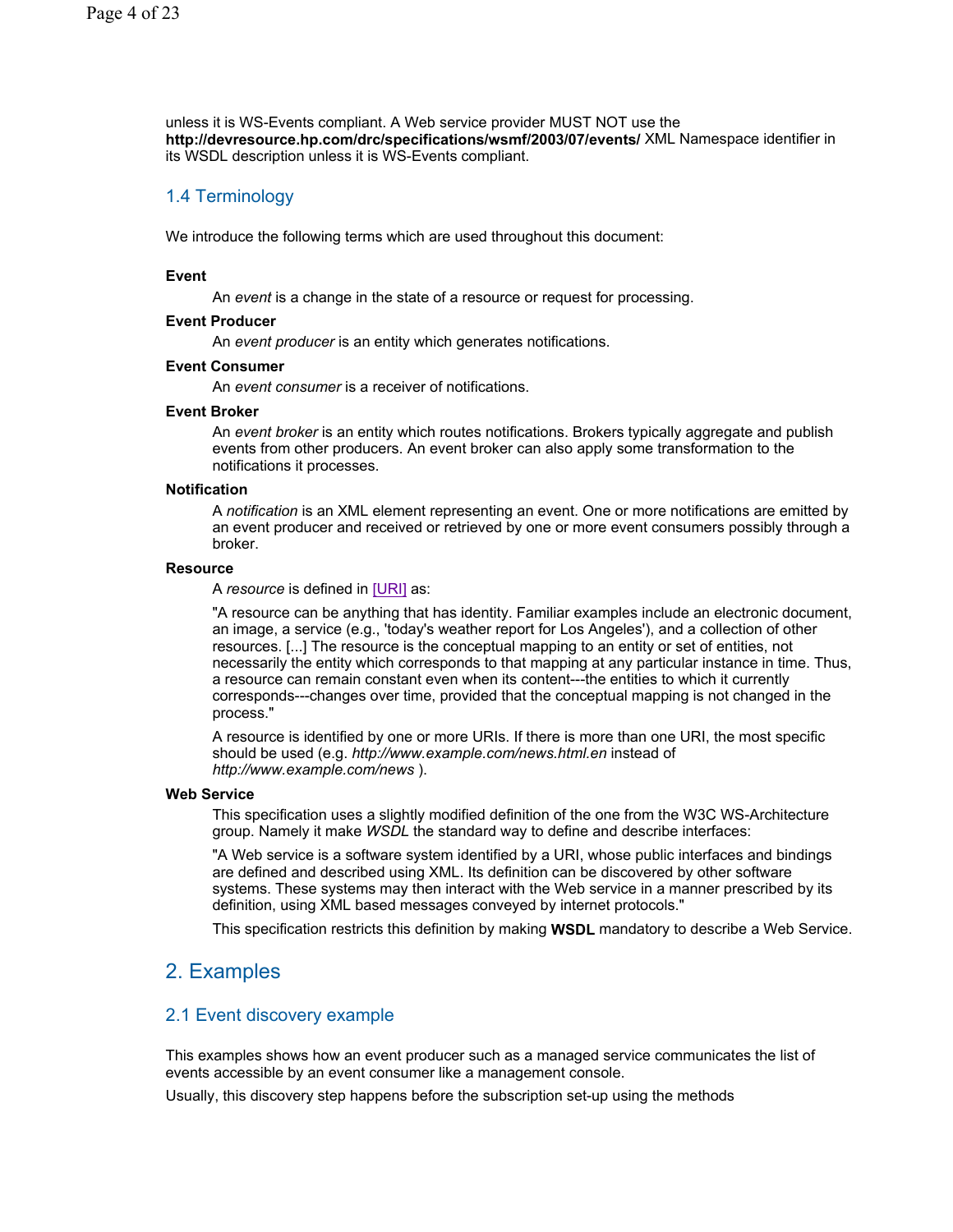GetAllEventTypes and GetEventTypeDefinition to discover which events it is interested in.

An event notification consumer may be interested in events that have happened before it started its subscription if, for instance, it is the first time it monitors the service. By analogy, if a file were used to store events, the event notification consumer would read from either:

- 1. Last file position.
- 2. From the beginning of the file
- 3. From a random position in the file

This is done using the GetEventInstanceInfo. The management application would then know how much historical information it could retrieve assuming that this past events could shed some light on a future problem.



The management application would query the managed service for all the event notifications it can subscribe to. If one (say *wsee:ClusterStarted*) is of particular interest, it would ask for a more detailled definition and how many past instances can still be retrieved.

Below is an example of what the EventTypeDefinition and EventInstanceInfo could look like:

```
 <EventTypeDefinition> 
   <EventType> 
     ns:ClusterStarted 
   </EventType> 
  <SchemaLocation> 
    http://schemas.examples.com/2003/04/ClusterStarted.xsd 
   </SchemaLocation> 
  <SubscriptionURL> 
     http://a.service.examples.com/ 
   </SubscriptionURL> 
  <Description> 
     Indicates that the WS execution environment cluster was started 
   </Description> 
  <SubscriptionMode> 
    push 
   </SubscriptionMode> 
 </EventTypeDefinition> 
 <EventInstanceInfo> 
  <EventType> 
    ns:ClusterStarted 
   </EventType> 
  <Available> 
     200 
  </Available> 
 </EventInstanceInfo>
```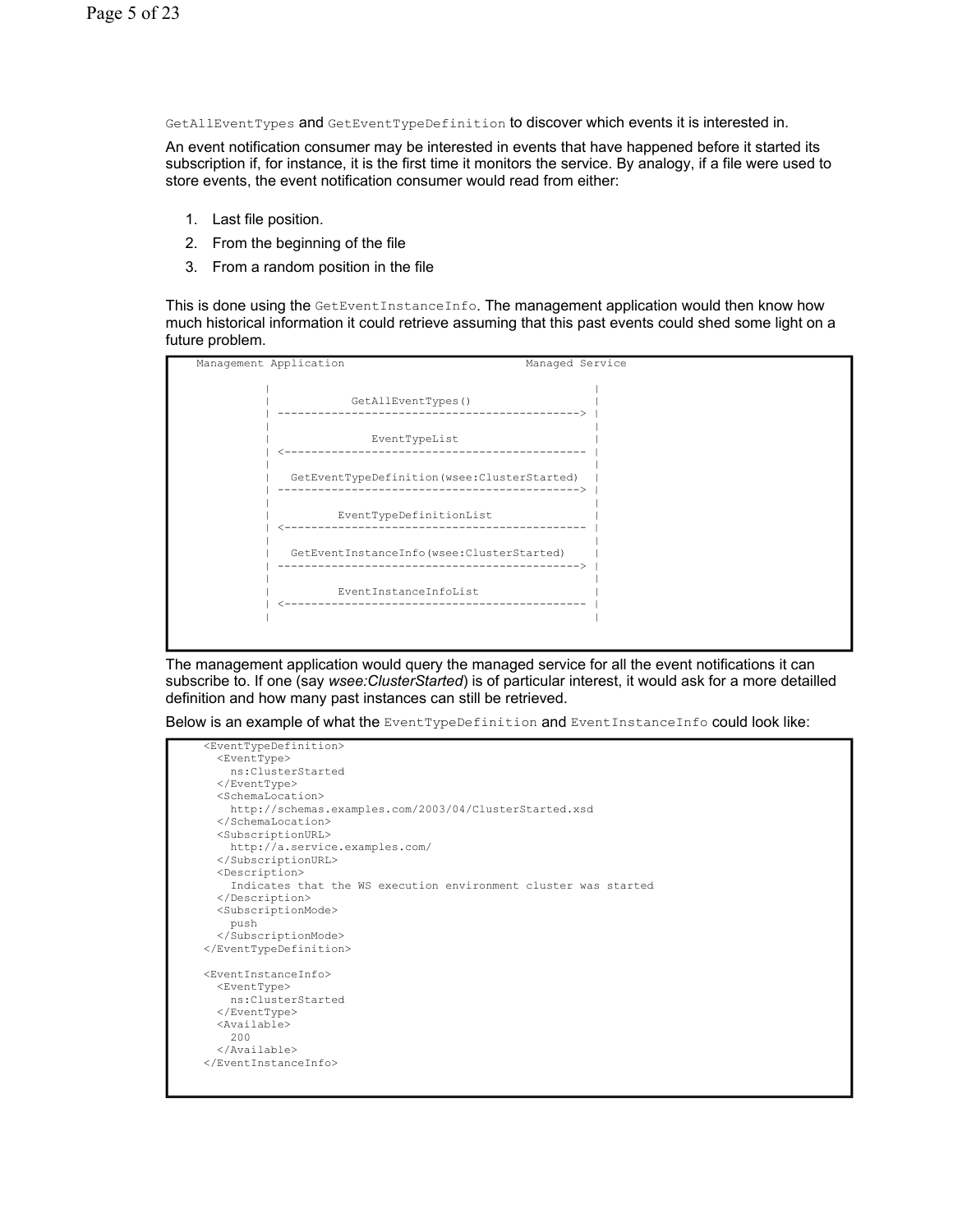## 2.2 Event Notification Subscription example

To achieve scalability, WS-Events uses a subscription mechanism by which an event consumer informs the producer that it is interested in receiving notifications.

Subscriptions allow the notification producer to plan and allocate resources depending on the number of subscribers, event notification types and access modes and length of subscriptions.

Subscriptions have a limited duration in time. For instance, it might last for an hour. This ensures that if a subscriber went away and forgot to cancel its subscription, resources would not be held indefinitely and recovered by the event producer. Subscription can be renewed before it expires.

The diagram below illustrates an Event Consumer (*EC*) that subscribe to an event *evt1* published by a Event Producer (*EP*).

EC sends a request to EP indicating for which event it is interested to receive notification from as well as a suggested duration for the subscription. Since no callback URL was given it is a pull mode subscription.

If EP accepted the subscription request, it replies with a unique subscription ID. This ID is used by EC later when it invokes operations to extend or cancel the subscription.



## 2.3 Example of a Notification message

Notifications are used to communicate events. Typically zero or more notification are packed in a NotificationList and sent using operations described using WSDL. In this example the Notify method of the consumer is invoked by the producer to push a list of 1 notification over SOAP.

This example also demonstrates how the basic Notification format can be extended by a 3rd party (mngmt) to include other application specific information.

|                   | <soap-env:envelope<br>xmlns:SOAP-ENV="http://schemas.xmlsoap.org/soap/envelope/"&gt;</soap-env:envelope<br>        |
|-------------------|--------------------------------------------------------------------------------------------------------------------|
|                   | <soap-env:header></soap-env:header>                                                                                |
|                   | .                                                                                                                  |
|                   | $\langle$ /SOAP-ENV:Header>                                                                                        |
|                   | <soap-env:body></soap-env:body>                                                                                    |
| Fe011             | <evt:notify <="" td="" xmlns:evt="http://devresource.hp.com/drc/specifications/wsmf/2003/07/events/"></evt:notify> |
|                   | xmlns: mngmt="http://samples.com/management">                                                                      |
| [e02]             | <evt:notificationlist></evt:notificationlist>                                                                      |
| Fe <sub>031</sub> | <evt:notification id="notification-1"></evt:notification>                                                          |
| [e04]             | <evt:source>http://myservice.com</evt:source>                                                                      |
| [e05]             | <evt:type>http://openview.hp.com/shutdown</evt:type>                                                               |
| [e06]             | <evt:timestamp>2001-04-02T13:20:00Z</evt:timestamp>                                                                |
| [e07]             | <evt:duration>20S</evt:duration>                                                                                   |
| [e08]             | <evt:expireson>2001-04-02T15:20:00Z</evt:expireson>                                                                |
| [e09]             | <evt:uuid>uuid:84b9f5d0-33fb-4a81-b02b-5b760641c1d8</evt:uuid>                                                     |
|                   |                                                                                                                    |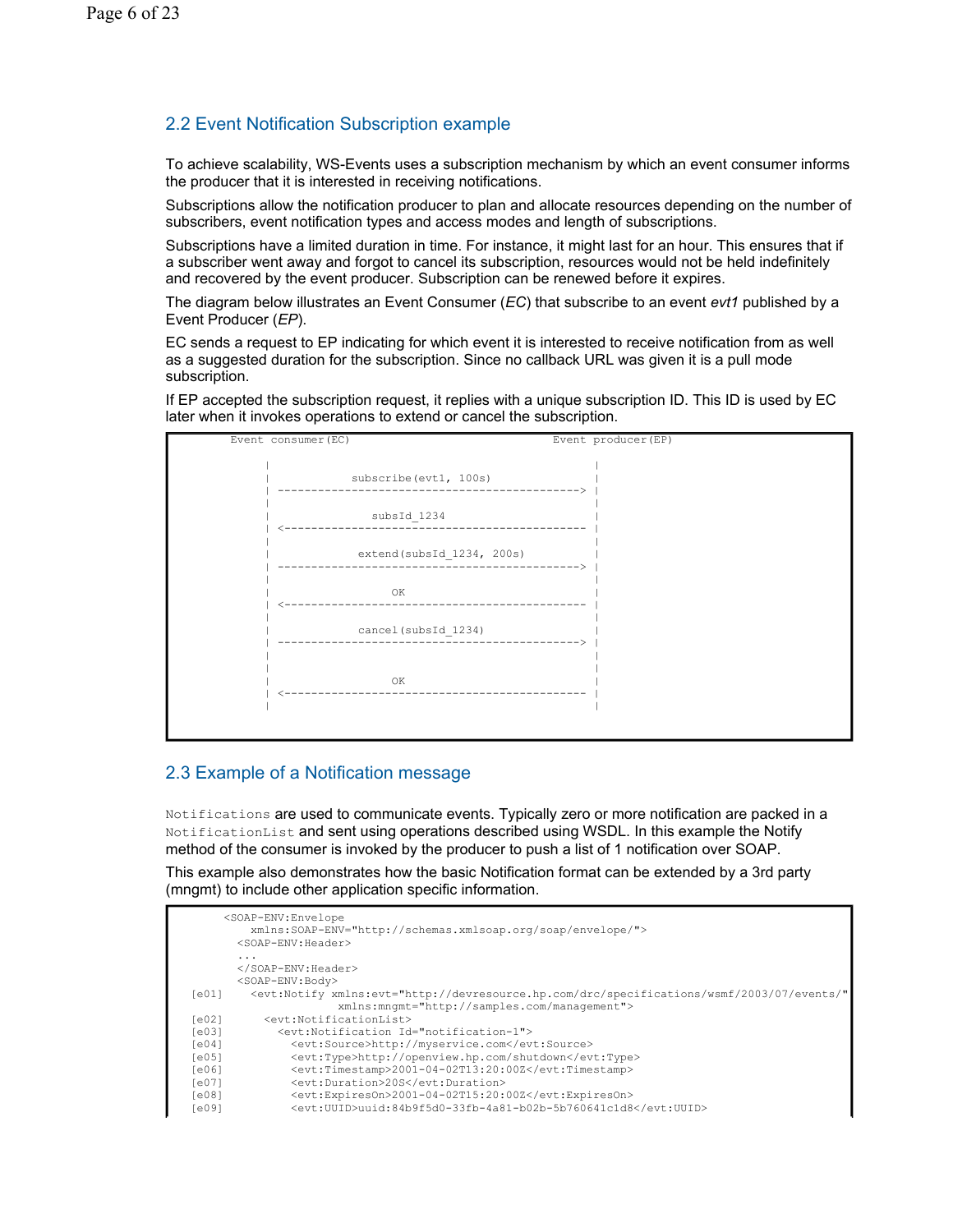```
[e10] <mngmt:Severity>warning</mngmt:Severity> 
[e11] <mngmt:Message>A message</mngmt:Message> 
[e12] <mngmt:CorrectiveMessage>Try this</mngmt:CorrectiveMessage> 
[e13] </evt:Notification><br>[e14] </evt:NotificationLis
[e14] </evt:NotificationList><br>
[e15] </evt:Notify>
        </evt:Notify>
        </SOAP-ENV:Body> 
      </SOAP-ENV:Envelope>
```
[e01-e15] **Notify** call to push a notification to a subscriber.

 $[0.2 - 0.14]$  A list of notifications. In this case, there is only one notification in the list.

[e03] Start of a notification. The **Id** attribute identifies the notification in the list. In this example there is only one notification so the  $Id$  is optional. However when there is more than one notification in the list, the  $Id$  attribute SHOULD be used to make potential XML transformation easier (e.g. XML digital signature).

[e04] **Source** is the URI of the source of the notification.

[e05] The **Type** element identifies the kind of notification.

[e06] Each notification has a creation date captured by the **Timestamp** element. This time should be equal to the time of the associated event.

[e07] Events can be instantaneous but they also can have a duration. The optional element **Duration** contains the time period of the associated event.

[e08] A notification may expire. In that case a **ExpiresOn** element contains the date. This element is optional but if present, the MUST be greater than the date and time specified by the  $T$ imestamp element. A event producer could make use of this element to implement the policy to cache unretrieved notifications in the pull mode.

[e09] A notification has a identifier that is unique across time and space also called **UUID**. An element named UUID contains the identifier value. The UUID value is used to create causality chains and hierarchy of events.

[e10-e12] These are examples of extra elements from a foreign namespace that carry some extra data related to this notification. It demonstrates how the notification mechanism can be extended.

## 3. Event Notification Advertising and Discovery

WS-Events provides a publish/subscribe mechanism for a notification consumer to discover the list of events the producer exposes. This information can be retrieved in different ways including:

- 1. A standard API to support dynamic/run-time discovery.
- 2. An XML fragment published in a well-known registry (e.g. UDDI, event broker).
- 3. Some out-of-band mechanism (e.g. mail).

Currently, this specification addresses only the first method since it truly enables dynamic discovery of published events. The event producer can use the programmatic method to limit the scope of the events published based on the requesters identity and/or some internal policies. Solution based on a global registry to disclose events are more static and the producer loses access control rights on the information published this way.

This specification uses three operations and two reserved events to discover information about event notifications exposed by a resource.

## 3.1 Operations overview

The following methods are grouped in the DiscoveryInterface of the WSDL associated with this specification.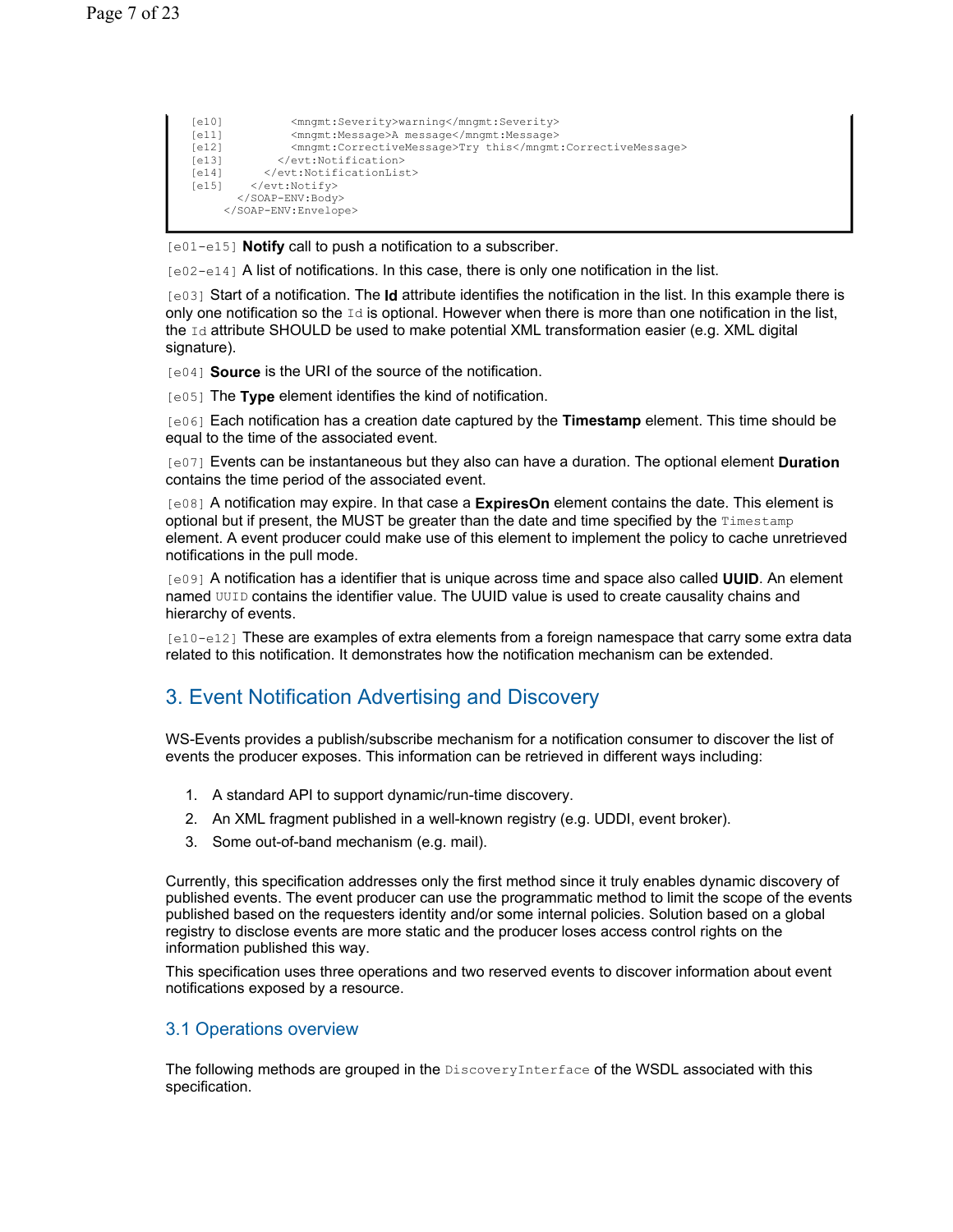- 1. **GetAllEventTypes** takes no argument and returns a list of all the event types URI that can be subscribed to.
- 2. **GetEventTypeDefinition** takes a list (possibly empty) of event types and returns a list of EventTypeDefinition elements describing the corresponding types. When invoked without any argument, all subscribable event definitions are returned.
- 3. **GetEventInstanceInfo** takes a list (possibly empty) of event types and returns a list of EventInstanceInfo elements. EventInstanceInfo contains information on notifications of past events that the producer still holds. These past events may be of interest to a potential subscriber and could be retrieved using the pull mode.

To indicate runtime changes in the list of event definitions exposed by a producer, two reserved events are defined and sent over the implicit control subscription:

- 1. **NewEventType** indicates that a new event type is available for subscription.
- 2. **EventTypeUpdated** is used to signal a change in an event type definition. This is sent when any element or attribute of the EventTypeDefinition has changed. In particular this can be used to indicate when an event type becomes obsolete.

### 3.2 The GetAllEventTypes operation

This operation is used to retrieve all the event types (encoded as URIs) that can be subscribed to. The caller may or may not be able to associate a meaning to all the event type returned. In that case, further information on one or more type can be obtained by using the GetEventTypeDefinition operation.

Below is the structure returned by the call. It uses the common EventTypeList to encapsulate the event types. The list may be empty.

```
<element name="GetAllEventTypesResponse"> 
   <complexType> 
     <sequence> 
       <element ref="evt:EventTypeList"/> 
     </sequence> 
   </complexType> 
</element>
```
Schema Definition:

## 3.3 The GetEventTypeDefinition operation

This method is used to provide detailed and meaningful information about an event type. As we have seen above, the type of an event is a simple unique string. There is no additional information associated with it. To enable true dynamic discovery, one should be able to get more complete info on an event type to make a decision whether the event should be subscribed to or not. GetEventTypeDefinition takes a list (possibly empty) of event types and returns a list of  $\text{EventTypeDefinition}$  elements describing the corresponding type.

When invoked without any argument, all event definitions that can be subscribed to are returned.

#### **3.3.1 The EventTypeDefinitionList Element**

This is the root element that encapsulates zero or more event type info elements.

```
Schema Definition: 
<element name="EventTypeDefinitionList" type="evt:EventTypeDefinitionListType"/> 
<complexType name="EventTypeDefinitionListType"> 
   <sequence> 
    <element ref="evt:EventTypeDefinition" minOccurs="0" maxOccurs="unbounded"/> 
   </sequence> 
</complexType>
```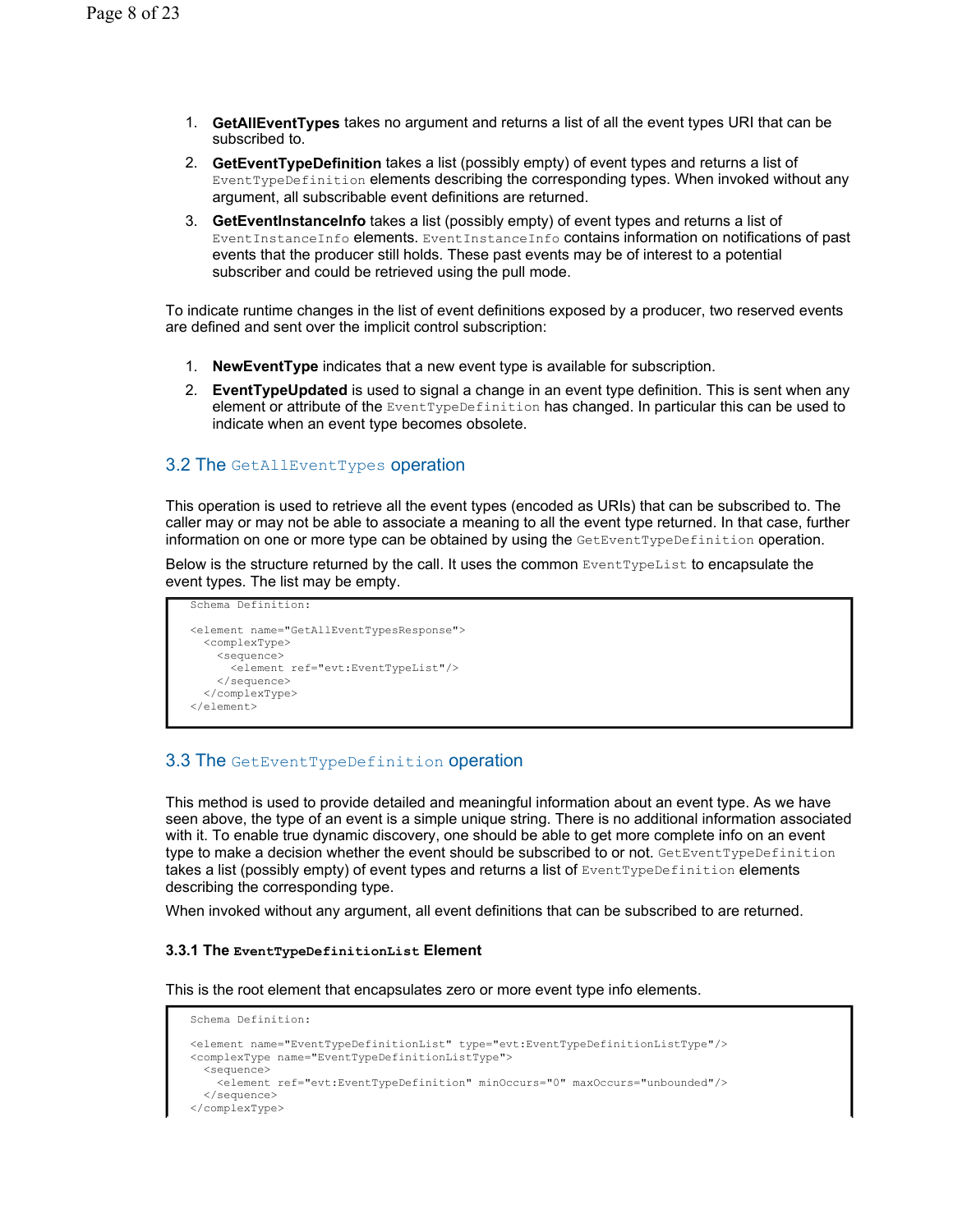#### *3.3.1.1 The EventTypeDefinition element*

This is the main element that carries all the information describing an event type. To make the discovery process as exhaustive as possible, both human and machine targeted information are included in an EventTypeDefinition element:



#### Below is an explaination of the various attributes and elements:

- 1. **EventType** is the URI representing the event type and its definition. This information is used in a subscription call.
- 2. **Obsolete** is an optional element to indicate that the event type has been obsoleted. If non nil, the content of this element is the new type that superseeded this one. All the other infos contained in the subsequents elements were correct when this event type was active but may not longer be (e.g. URIs may not be dereferencable anymore).
- 3. **SchemaLocation** is the URI to the notification schema. It should point to an XML document that the subscriber can use to validate notifications against.
- 4. **Description** is an optional description of the purpose and semantic of the event. It should be explicit enough so that the requester can make a decision whether or not it should subscribe to the event.
- 5. **SubscriptionURL** is a dereferencable URL that points to a WSDL document of the service implementing the subscription interface.
- 6. **SubscriptionMode** is an indication if this event can be retrieved or not. If it is retrievable, the **pull and/or push mode** is indicated. The producer can chose the allowed retrival mode as needed, depending for instance on the identity of the requester, the network bandwith available, the frequency of the event.
- 7. Any other events that this type is dependant upon **aggregation** or **causality** (optional). This can be used to create high-level events from low-level ones and reduces the number of notificatins sent.
- 8. Any known event that depend on this type (optional).
- 9. any and any Attribute can be used to extend this base EventTypeDefinition to create new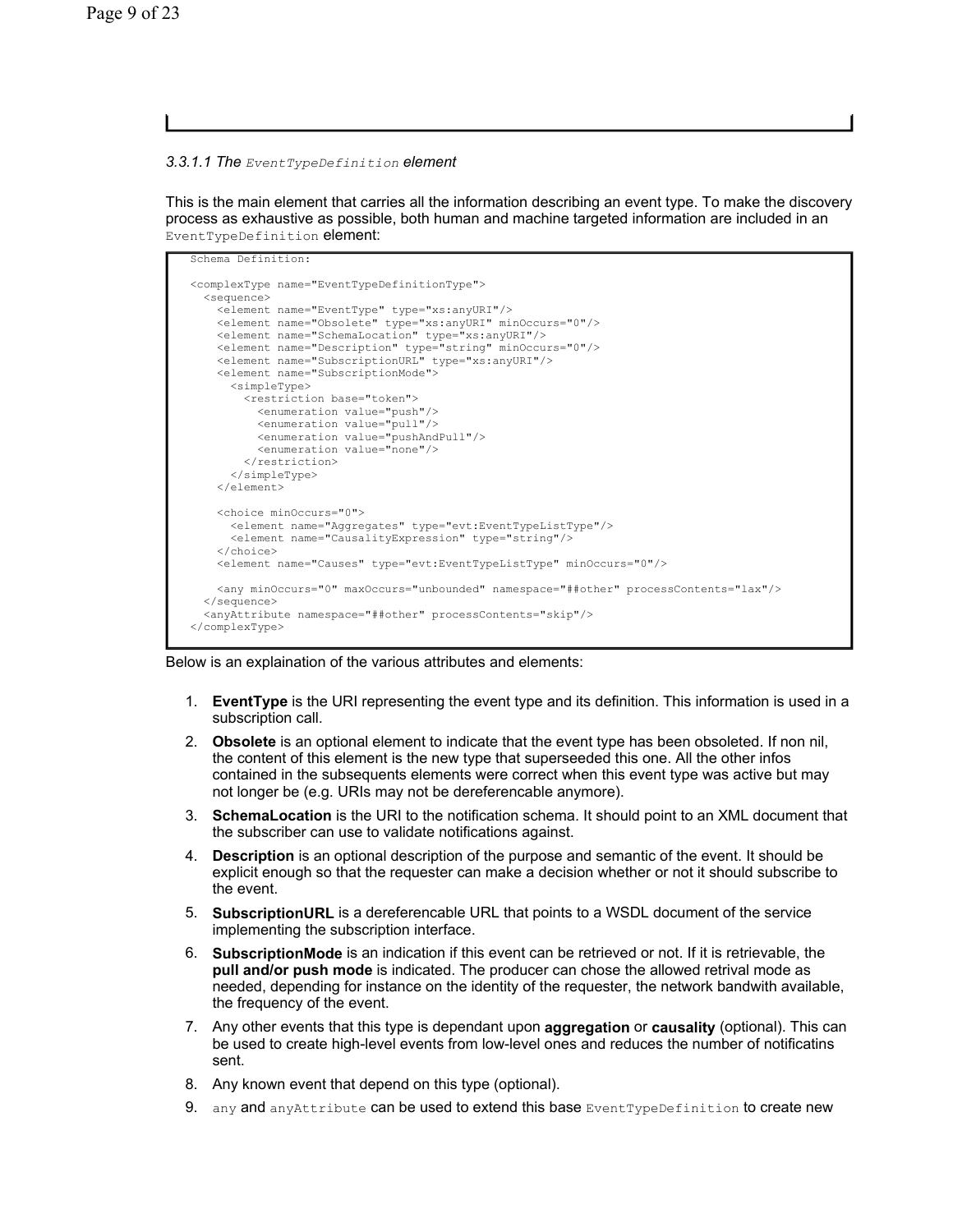definitions.

Schema Definition:

Schema Definition:

### 3.4 The GetEventInstanceInfo operation

An event producer may keep some event instances stored for some time. A potential event consumer may be interested in retrieving events that occured before subscription time using the synchronous calls.

The GetEventInstanceInfo call gives a way for the potential subscriber to discover if the producer has stored some past events and if that is the case, how many and during what period of time.

If some notification can be retrieved, the producer gives an estimate of the time left before it will discard the event.

The data returned by that call is only informational and may have changed when the subscriber actually retrieve the notification depending on the policy used by the producer to manage its resources.

#### **3.4.1 The EventInstanceInfoList Element**

This is the root element that encapsulates zero, or more event instance info elements.

```
<element name="EventInstanceInfoList" type="evt:EventInstanceInfoListType"/> 
<complexType name="EventInstanceInfoListType"> 
   <sequence> 
     <element ref="evt:EventInstanceInfo" minOccurs="0" maxOccurs="unbounded"/> 
   </sequence> 
</complexType>
```
#### *3.4.1.1 The EventInstanceInfo element*

This element contains information about the set of notification instances that may be retrieved for a specific event type.

```
<complexType name="EventInstanceInfoType"> 
 <sequence> 
   <element name="EventType" type="xs:anyURI"/> 
    <element name="Available" type="xs:integer"/> 
   <element name="LastInstance" minOccurs="0"> 
      <attribute name="UUID" type="xs:anyURI"/> 
     <attribute name="Date" type="xs:dateTime"/> 
      <attribute name="AvailableUntil" type="xs:dateTime"/> 
   </element> 
   <element name="FirstInstance" minOccurs="0"> 
 <attribute name="UUID" type="xs:anyURI"/> 
 <attribute name="Date" type="xs:dateTime"/> 
 <attribute name="AvailableUntil" type="xs:dateTime"/> 
   </element> 
   <any minOccurs="0" maxOccurs="unbounded" namespace="##other" processContents="lax"/> 
 </sequence> 
  <anyAttribute namespace="##other" processContents="skip"/> 
</complexType>
```
#### Below is an explaination of the various attribute and elements:

- 1. **EventType** is the URI representing the event type and its definition. This information is used in a subscription call.
- 2. **Available** is the number of instances that can be retrieved at the time of the call.
- 3. **LastInstance** is an optional element that contains info on the oldest instance that can be retrieved.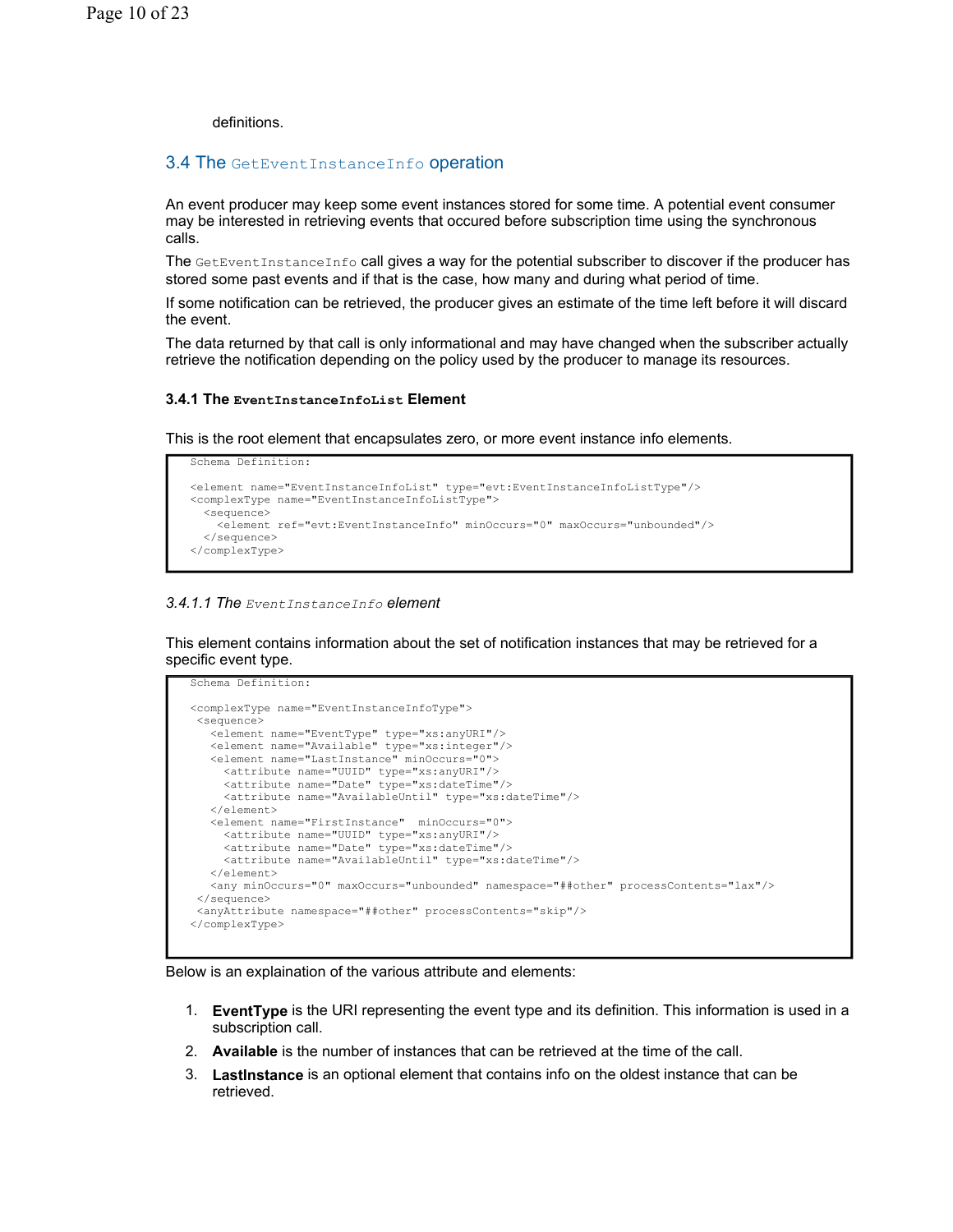- 4. **FirstInstance** is an optional element that contails info on the newest notification that can be retrieved.
- 5. **UUID** Is the UUID of the event.
- 6. **Date** is the time when the event was created.
- 7. **AvailableUntil** is the time when notifications associated with the event will be discarded.

## 3.5 Notifications For Event Type Discovery

To indicate changes in the event definitions exposed by a producer, *two reserved* events are defined and can be subscribed to in order to get notifications when event type gets created, deleted or updated:

- 1. **NewEventType** indicates that a new event type is available for subscription.
- 2. **EventTypeUpdated** is used to signal a change in an event type definition. This is sent when any element or attribute of the event type info has changed. In particular this can be used to indicate when an event type becomes obsolete.

## 3.6 The NewEventTypeNotification

This event is used by a producer to inform a consumer that one or more new events are available for subscription. The URI for this event type is

**http://devresource.hp.com/drc/specifications/wsmf/2003/07/events/new-event-type**. The base Notification type is restricted so that the value of the Type element is fixed and equal to the URI above. Also the new EventTypeDefinition has been append at end of the base notification.

```
Schema Definition: 
   <complexType name="NewEventTypeNotification"> 
    <complexContent> 
      <restriction base="evt:NotificationType"> 
         <sequence> 
          <element ref="evt:Source"/> 
          <element name="Type" type="xs:anyURI" 
            fixed="http://devresource.hp.com/drc/specifications/wsmf/2003/07/events/new-event-type"/>
 <element ref="evt:Timestamp"/> 
 <element ref="evt:ExpiresOn" minOccurs="0" maxOccurs="1"/> 
          <element ref="evt:Duration" minOccurs="0"/> 
          <element name="UUID" type="xs:anyURI"/> 
           <element ref="evt:EventTypeDefinition"/>
        </sequence> 
      </restriction> 
     </complexContent> 
  </complexType>
```
## **3.7 The EventTypeUpdatedNotification**

This event is used by a producer to inform a consumer that one or more events definition have been updated. The URI for this event type is **http://devresource.hp.com/drc/specifications/wsmf/2003/07/events/event-type-updated**. The base Notification type is restricted so that the value of the  $Type$  element is fixed and equal to the URI above. Also the new EventTypeDefinition has been append at end of the base notification.

```
Schema Definition: 
   <complexType name="EventTypeUpdatedNotification"> 
    <complexContent> 
       <restriction base="evt:NotificationType"> 
        <sequence> 
          <element ref="evt:Source"/> 
          <element name="Type" type="xs:anyURI" 
            fixed="http://devresource.hp.com/drc/specifications/wsmf/2003/07/events/event-type-update
           <element ref="evt:Timestamp"/>
```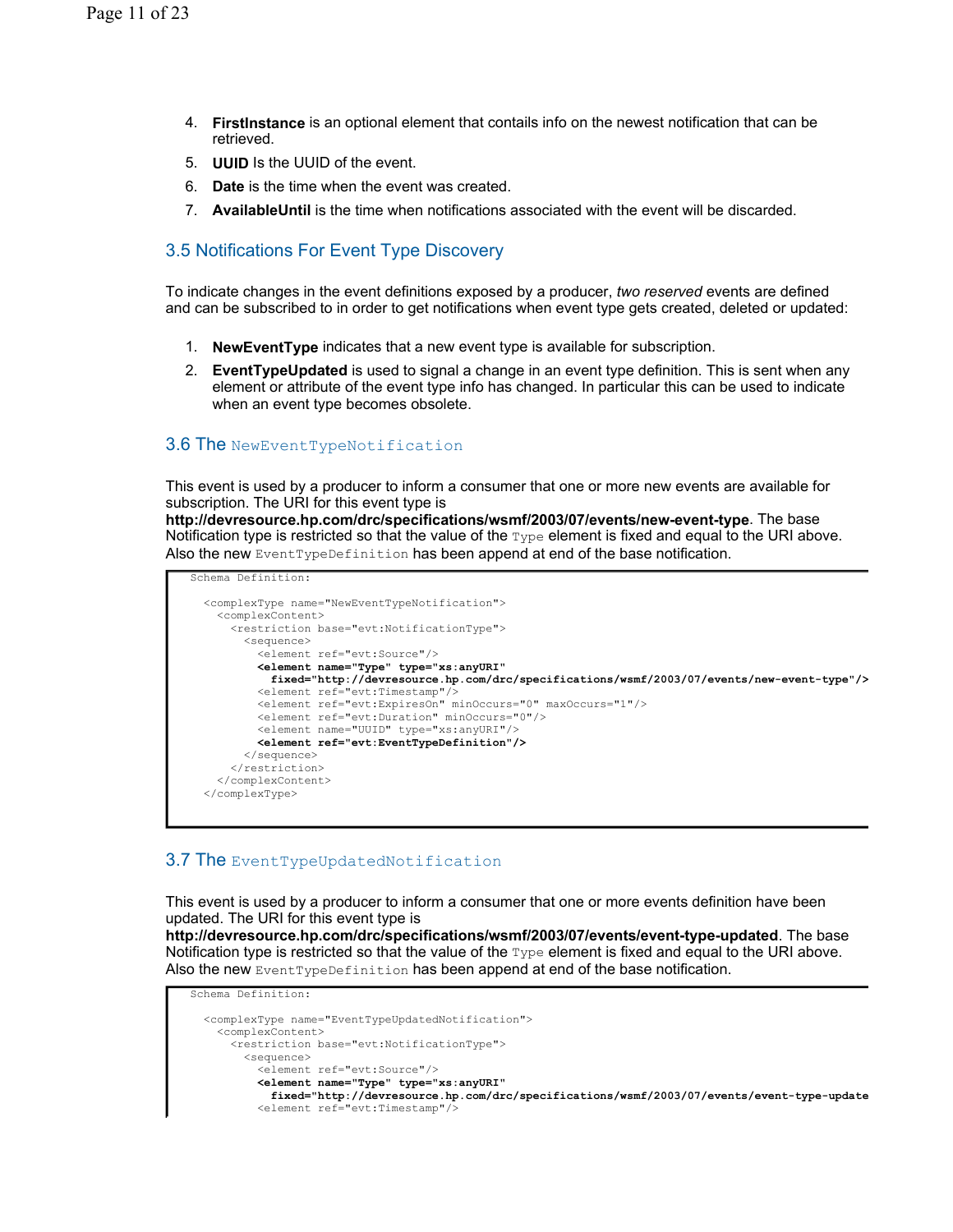```
 <element ref="evt:ExpiresOn" minOccurs="0" maxOccurs="1"/> 
         <element ref="evt:Duration" minOccurs="0"/> 
         <element name="UUID" type="xs:anyURI"/> 
         <element ref="evt:EventTypeDefinition"/>
       </sequence> 
    </restriction>
  </complexContent> 
 </complexType>
```
## 4. Event Notification Subscription

## 4.1 Push/Pull Mode Overview

This specification describes two modes to retrieve events: synchronous and asynchronous also known as pull and push modes. In the push mode, the event notification producer calls a method (callback) on the event consumer passing one or more notifications as parameter. In effect the producer pushes asynchronously notifications to the consumer. In the pull mode, the consumer invokes methods on the producer the retrieve the buffered notifications.

While the push mode is what people associate naturally with an event subsystem, WS-Event also specifies a pull version to retrieve events. In that case, the consumer initiates the notifications retrieval by first calling the event producer. Notifications are returned by that call.

There is no general rule to chose between the two modes however the following should be considered to make a decision:

- Network bandwidth and connectivity: The push mode tends to be more network intensive since the notifications are typically sent as soon as they are created. Sometimes the network topology (firewalls) does not allow asynchronous traffic. In that case, the pull mode is preferable.
- Latency: The push mode is more suitable for real-time or near real time systems while the pull one does not, the granularity being the period used to do the pulling calls.
- Producer resources: The pull mode requires more resources on the producer side. It needs to buffer notifications between calls to retrieve them.

## 4.2 Subscription Request: The Subscribe message

An event notificaion consumer subscribes to events using the Subscribe message. It contains the information needed to set up the subscription: a selector for the types, a proposed duration for the subscription, optionally a filter and a callback for the asynchronous mode.

In the pull mode, the subscription request message contains enough information to create a pull based subscription:

- 1. An event selector that could be an EventType (URI), a regular expression matching event types or the string token **all** to match all the events exposed by the producer.
- 2. The expiration time is either an absolute time expressed in the producer timezone or the 'infinite' string token to indicates that the subscription should last forever..
- 3. An optional filter represented by a QName or a well formed XML document. A QName value can be used to reference a well known filter. It is expected that both the events producer and consumer have a common understanding of the filter capabilities. Alternatively any XML document representing a filter can be passed to the producer. The description of the syntax and sematic of such a filter is out of the scope of this document.

When a filter is present, the producer will silently discard notifications that match the filter

4. A nil callback element. Because the callback is nil, this subscription is interpreted as a pull one.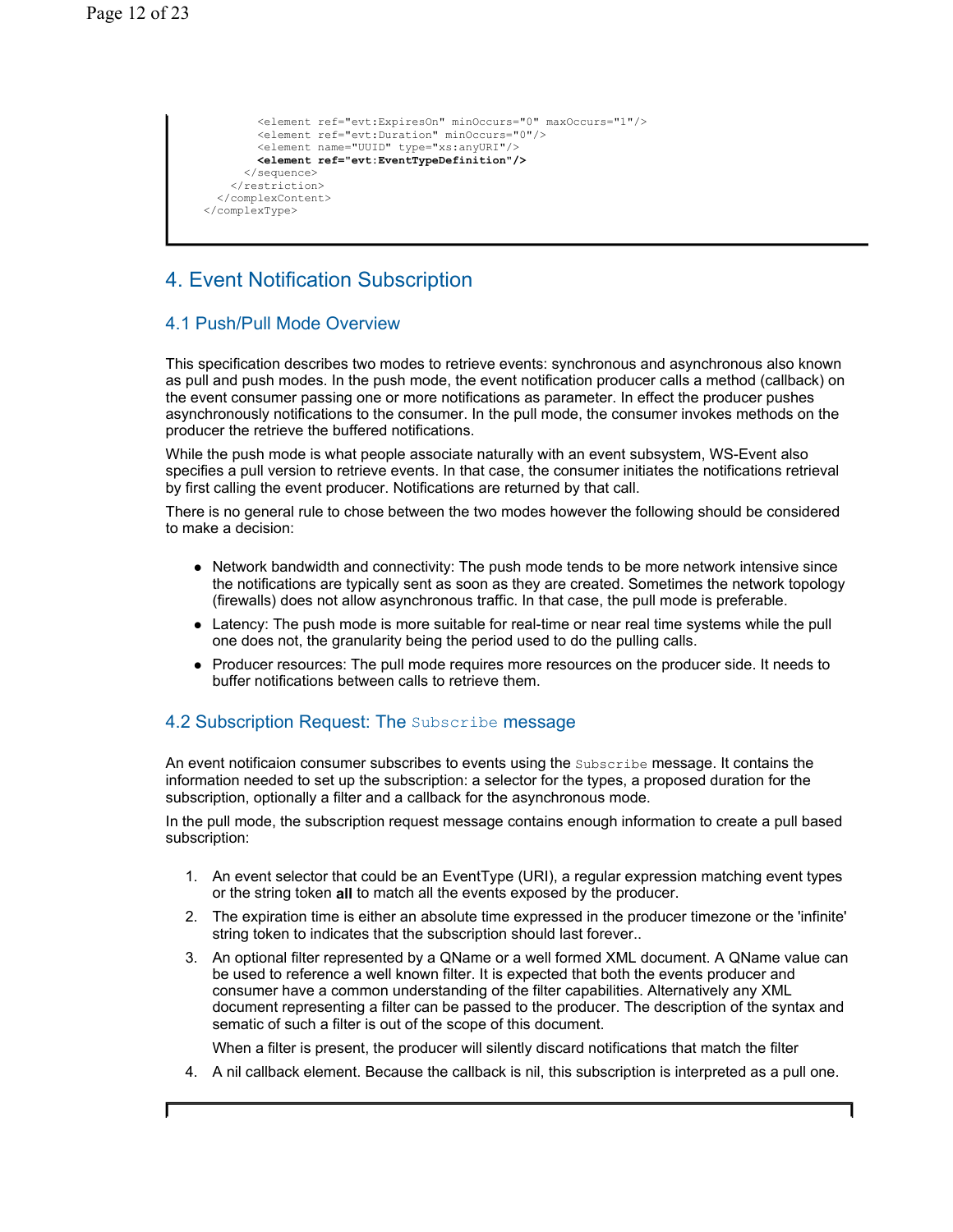```
 WSDL subscription message type 
<!-- Subscription --> 
<xs:element name="Subscribe"> 
  <xs:complexType> 
    <xs:sequence> 
 <xs:element name="EventSelector" type="evt:EventSelectorType"/> 
 <xs:element name="ExpirationTime" type="xs:dateTime"/> 
 <xs:element name="Filter" type="evt:FilterType" minOccurs="0"/> 
 <xs:element name="CallbackUrl" type="evt:CallbackType" minOccurs="0" maxOccurs="1"/> 
    </xs:sequence> 
  </xs:complexType> 
</xs:element>
```
In the push mode, the subscription to a set of event types is similar to the pull mode, except that an extra callback element is given. The callback contains a URL where  $\text{Notify}$  messages should be sent.

#### **4.2.1 The Notify Message and CallbackUrl Element**

In the push mode, notifications are still packed in a NotificationList element but the delivery mechanism is different: the producer sends the NotificationList to the consumer in an asynchronous fashion using a Notify message sent to the CallbackUrl specified at subscription time.

The Notify operation has a default SOAP over HTTP binding but more bindings will be added to future version of this specification as necessary.

WS-Events cannot standardize the WSDL port used by asynchronous event consumers because the WSDL port describes how a binding is associated with protocol-specific address.

The CallbackType is used by the event notification consumer to communicate one or more port(s) it wants the producer to push the Notification to. CallbackType leverages the port type definition from WSDL 1.1.

```
Schema Definition: 
<xs:element name="Callback" type="evt:CallbackType"/> 
   <xs:complexType name="CallbackType"> 
    <xs:sequence> 
       <xs:element name="port" type="wsdl:tPort" maxOccurs="unbounded"/> 
       <xs:any minOccurs="0" maxOccurs="unbounded" namespace="##other" processContents="lax"/> 
    </xs:sequence> 
   <xs:anyAttribute namespace="##other" processContents="skip"/> 
</xs:complexType>
```
For instance this is what the callback of a service using the soap over http (see WS-Event.wsdl) binding could look like:

```
<evt:CallbackUrl> 
   <evt:port binding="evt:NotifySoapHttpBinding"> 
     <soap:address location="http://example.org/aservice/notify"/> 
   </evt:port> 
</evt:CallbackUrl>
```
The event notification producer would forward notifications associated with this subscription to the given HTTP URL using the SOAP over HTTP binding.

#### 4.3 Subscription Response

The response to the a subscription request is either an opaque string that is used as a subscription ID or a Fault element containing the fault message.

```
 WSDL subscription response message type 
 <xs:element name="SubscribeResponse"> 
   <xs:complexType>
```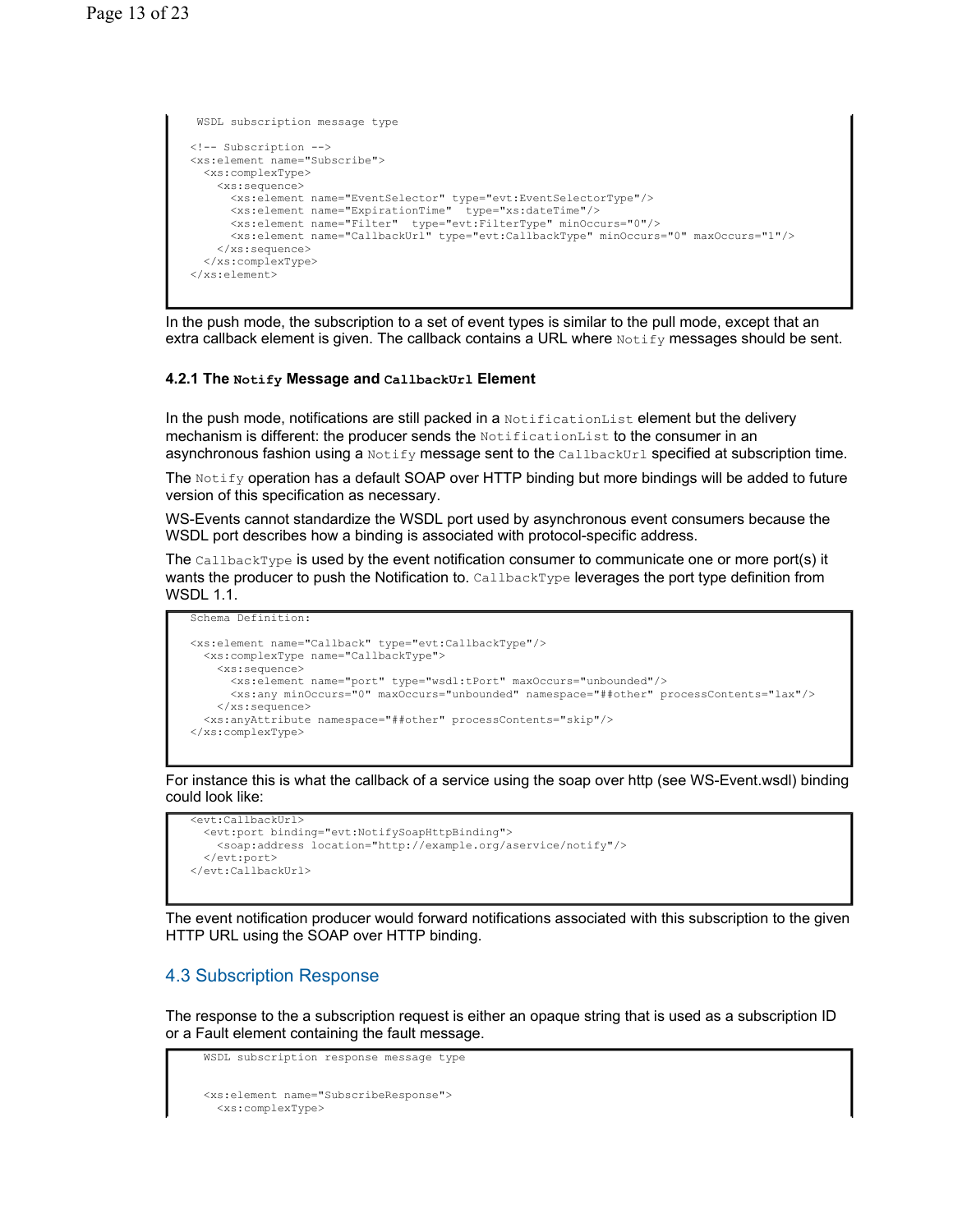```
 <xs:choice> 
       <xs:element name="SubscriptionId" type="xs:string"/> 
       <xs:element name="Fault" type="xs:string"/> 
     </xs:choice> 
   </xs:complexType> 
 </xs:element>
```
If the expiration time is not acceptable for the producer. An error message is returned with a suggested expiration time.

If the filter is unknown to the producer, an error message should be returned.

## 4.4 Extending Subscription

Subscription MAY have a finite duration. If that is the case, a subscriber could extend a subscription before it expires. This is done using the ExtendSubscription call to provide a new ExpirationTime for the given SubscriptionId. The new expiration time should be greater than the current one.

If the subscription ID is invalid, the producer MUST return a fault message.

## 4.5 Cancelling Subscription

The message CancelSubscription containing the SubscriptionId to be cancelled can be sent to the producer to end a subscription. If the subscription ID is invalid, the producer MUST return a fault message.

## 5. Event Notification Retrieval (Pull Mode)

In the push mode, the callback entry point is used to forward event notification to the consumer. In the pull mode, some standard getters are defined to do so. Currently three operations are defined:

- GetEventsSinceUUID: Retrieve all events that happened after the one with a given UUID.
- GetEventsSinceDate: Retrieve all events that occured on or after the given date.
- GetEventsRangeByDate: Retrieve all events that occured on or after the start date up to the end date (included).

For these 3 calls, the first element in the request document is named SubscriptionId. It is a string which value should be the one returned by a successful subscription call. All the selectors apply to a specific subscription. Events that are not part of the original subscription will not be matched.

These 3 calls return a NotificationList that contains zero or more Notification elements matching the request.

These 3 calls MUST return a fault if the SubscriptionId did not exist or if it does not belong to the caller or if it refers to a push subscription.

The next sections cover the specifics for each call

## 5.1 GetEventsSinceUUID

The EventId element specifies the event uuid from which events will be returned. If this a valid UUID and if the producer still has a copy of the event, the list returned start with this event followed by any events that occured after if any.

If the UUID is wrong or if the producer does not hold a copy of the event anymore, a fault message MUST be returned. This could be the indication that the consumer has missed some events.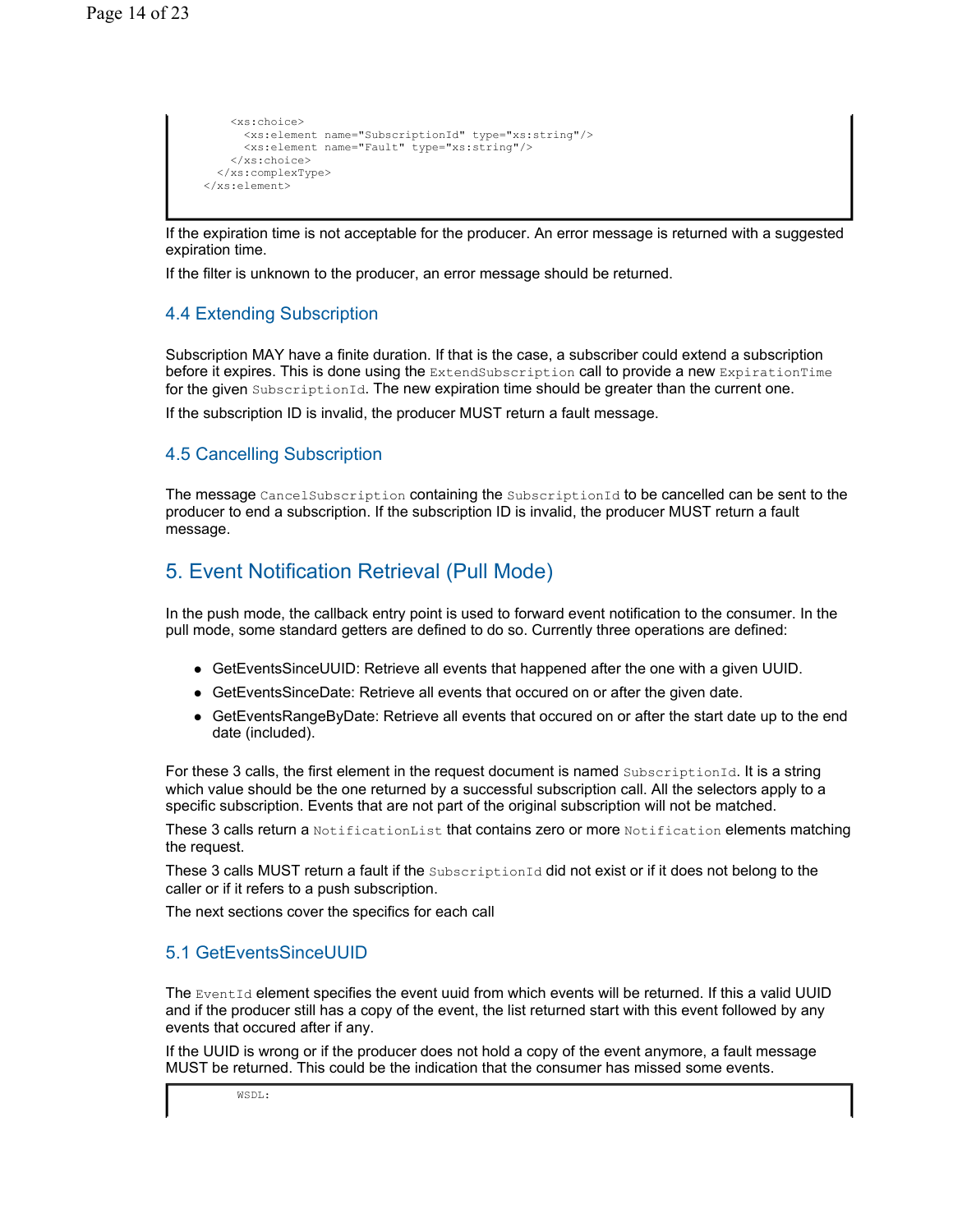```
\langle !-- Get since Id -->
 <xs:element name="GetEventsSinceUUID"> 
  <xs:complexType> 
    <xs:sequence> 
      <xs:element name="SubscriptionId" type="xs:string"/> 
       <xs:element name="EventId" type="xs:anyURI"/> 
     </xs:sequence> 
   </xs:complexType> 
 </xs:element>
```
## 5.2 GetEventsSinceDate

The Date element specifies the date and time from which events will be returned.

If the date is in the future a fault message MUST be returned.

```
 WSDL: 
\langle!-- Get since Id -->
 <xs:element name="GetEventsSinceDate"> 
   <xs:complexType> 
    <xs:sequence> 
      <xs:element name="SubscriptionId" type="xs:string"/> 
       <xs:element name="Date" type="xs:dateTime"/> 
     </xs:sequence> 
   </xs:complexType> 
 </xs:element>
```
## 5.3 GetEventsRangeByDate

WSDL:

The BeginDate element specifies the date and time from which events will be returned. The GetEventInstanceInfo call can be used to get a sample of the producer clock and timezone indication.

The EndDate element specifies the ending date and time from which events will be returned. The date should be expressed in the producer timezone. It should be greater than the value specified in the BeginDate element.

If a date is in the future or if the end date is smaller than the begin date value, a fault message MUST be returned.

```
\langle !-- Get since Id -->
      <xs:element name="GetEventsRangeByDate"> 
        <xs:complexType> 
          <xs:sequence> 
            <xs:element name="SubscriptionId" type="xs:string"/> 
 <xs:element name="BeginDate" type="xs:dateTime"/> 
 <xs:element name="EndDate" type="xs:dateTime"/> 
          </xs:sequence> 
        </xs:complexType> 
      </xs:element>
```
## 6. Event Notification Syntax

A notification is the XML representation of one state change, also called an event in the producer.

## 6.1 The NotificationList Element

This is the root element that encapsulates zero or more Notifications. It is a named complex type used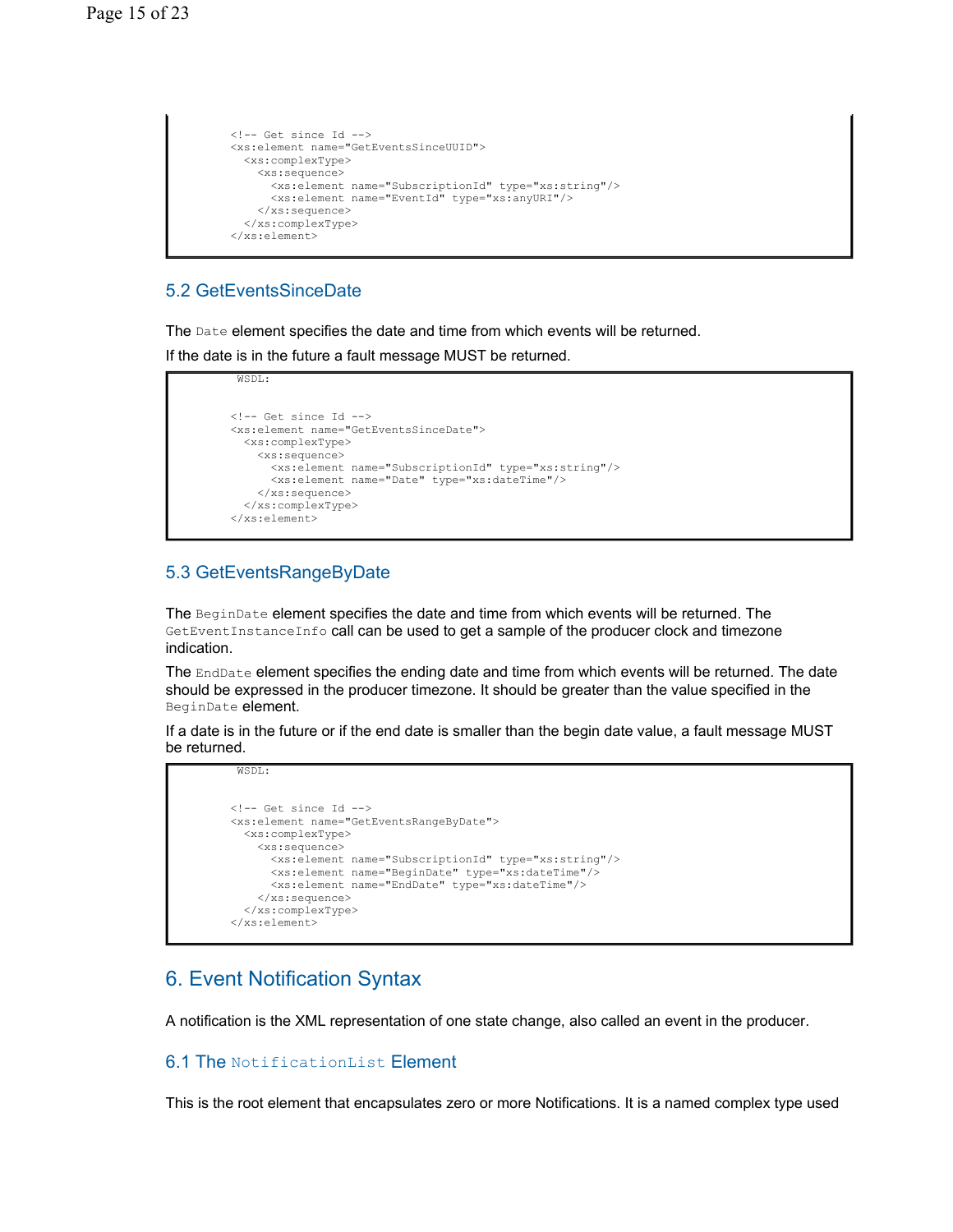in the WSDL to define the message that carries notifications. There are no constraints on how the Notification elements are grouped in a NotificationList. For instance, a NotificationList can contain Notification elements of various types or from different sources in any order.

```
Schema Definition: 
<element name="NotificationList" type="evt:NotificationListType"/> 
<complexType name="NotificationListType"> 
   <sequence> 
    <element ref="evt:Notification" minOccurs="0" maxOccurs="unbounded"/> 
   </sequence> 
</complexType>
```
#### **6.1.1 The Notification Element**

The Notification element is the basic building block used to convey information about events. It contains the minimal set of information to:

- Be able to order event according to time but also causality. This allows representation of chain of events.
- Support aggregation of events.
- Provide for extension to support more complex notification syntax.

```
Schema Definition: 
<element name="Notification" type="evt:NotificationType"/> 
<complexType name="NotificationType"> 
   <sequence> 
    <element ref="evt:Source"/> 
    <element ref="evt:Type"/> 
    <element ref="evt:Timestamp"/> 
    <element ref="evt:Duration" minOccurs="0"/> 
    <element ref="evt:ExpiresOn" minOccurs="0"/> 
    <element ref="evt:UUID"/> 
     <any minOccurs="0" maxOccurs="unbounded" namespace="##other" processContents="lax"/> 
   </sequence> 
   <anyAttribute namespace="##other" processContents="skip"/> 
</complexType>
```
While a notification is uniquely identified by its  $UUD$ , a notification is also uniquely identified by the result of the concatenation of the content of the **Source**, **Type** and **Timestamp** elements. That is to say that 2 events of the same type cannot happen at a same time in a same event producer. It is the responsability of the source to make sure that the time granularity used to timestamp notifications is small enough so that two subsequent occurences of the same event have different Timestamp values. This is equivalent to saying that given a source, no two events of the same type can happen at the same time.

#### *6.1.1.1 The Source Element*

This element contains the URI of the event producer. It MAY be different from the URL of the Notification sender. For instance an event consumer MAY subscribe to a broker to receive notifications when a particular event happens. In this case, the address of the event source and the notification source are different.

```
Schema Definition: 
<element name="Source" type="xs:anyURI"/>
```
The notification source URL MAY be different from the one of the sender of the notification if, for instance, there is a broker acting as an intermediary between the event producer and consumer.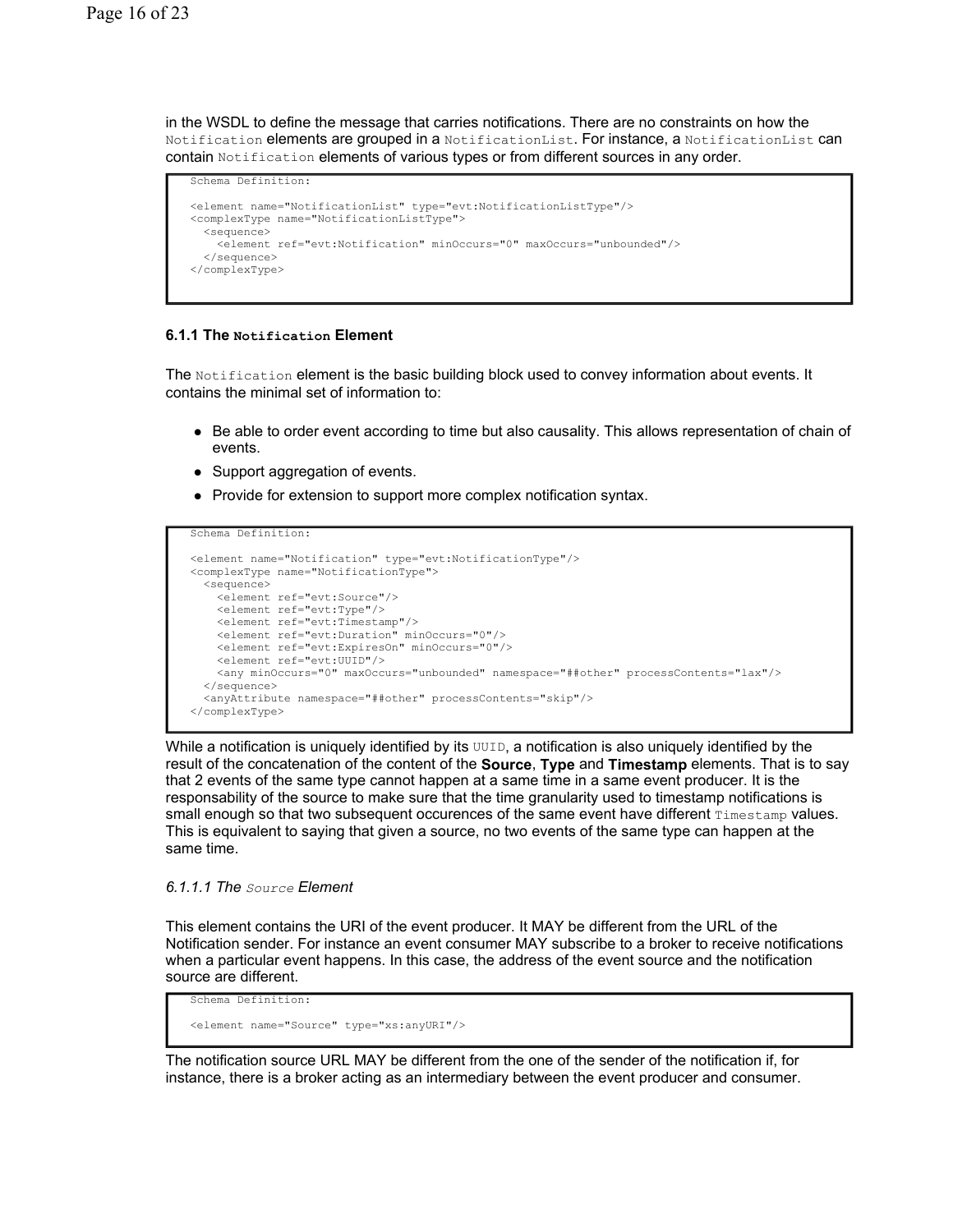### *6.1.1.2 The Type Element*

AnyURI describes the type of the notification. Unlike the  $_{\text{Type}}$  element used in subscription and advertising, wildcard are not allowed and any kind of structure of the type space is ignored.

```
Schema Definition: 
<element name="Type" type="xs:anyURI"/>
```
### *6.1.1.3 The Timestamp Element*

The date and time that uniquely identify the instant when the notification was created. This time should be equal to the time the event or events which generated this notification happened. This is not always the same as the time the notification itself was created.

The dateTime XML Schema type can have an arbitrary number of decimal after the second field. Howver when the granularity of the source clock is too big, it may happen that two or more event notifications are created with the same Timestamp value. In this case it is not possible to order the nofication according to time.

```
Schema Definition: 
<element name="Timestamp" type="xs:dateTime"/>
```
### *6.1.1.4 The Duration Element*

Events can be instantaneous but they also can last in time. The time the event lasts can be set in the optional **Duration** element. If this element is absent, it means that the associated event had a duration time of 0s.

```
Schema Definition: 
<element name="Duration" type="evt:DurationType"/>
```
#### *6.1.1.5 The ExpiresOn Element*

An optional element to indicate how long the notification is valid for. Events happen at a single point in time but notification can last longer since they are a physical representation of the event that propagates through systems.

If ExpiresOn is present, the values MUST be greater than one in Timestamp.

If omitted, the notification will never expire.

A system SHOULD not propagate any notification that have expired though the mechanisms described in this specification.

```
Schema Definition:
```
<element name="ExpiresOn" type="evt:DateTimeType"/>

#### *6.1.1.6 The UUID Element*

The UUID element uniquely identify an event across time and space. The implementation is free to use any algorithm to generate UUID. However, this specification recommends that this well known algorithm and format (See UUIDType) should be used. The recommended UUID generation algorithm does not require any centralized authority and supports high generation rate.

## 7. Common Types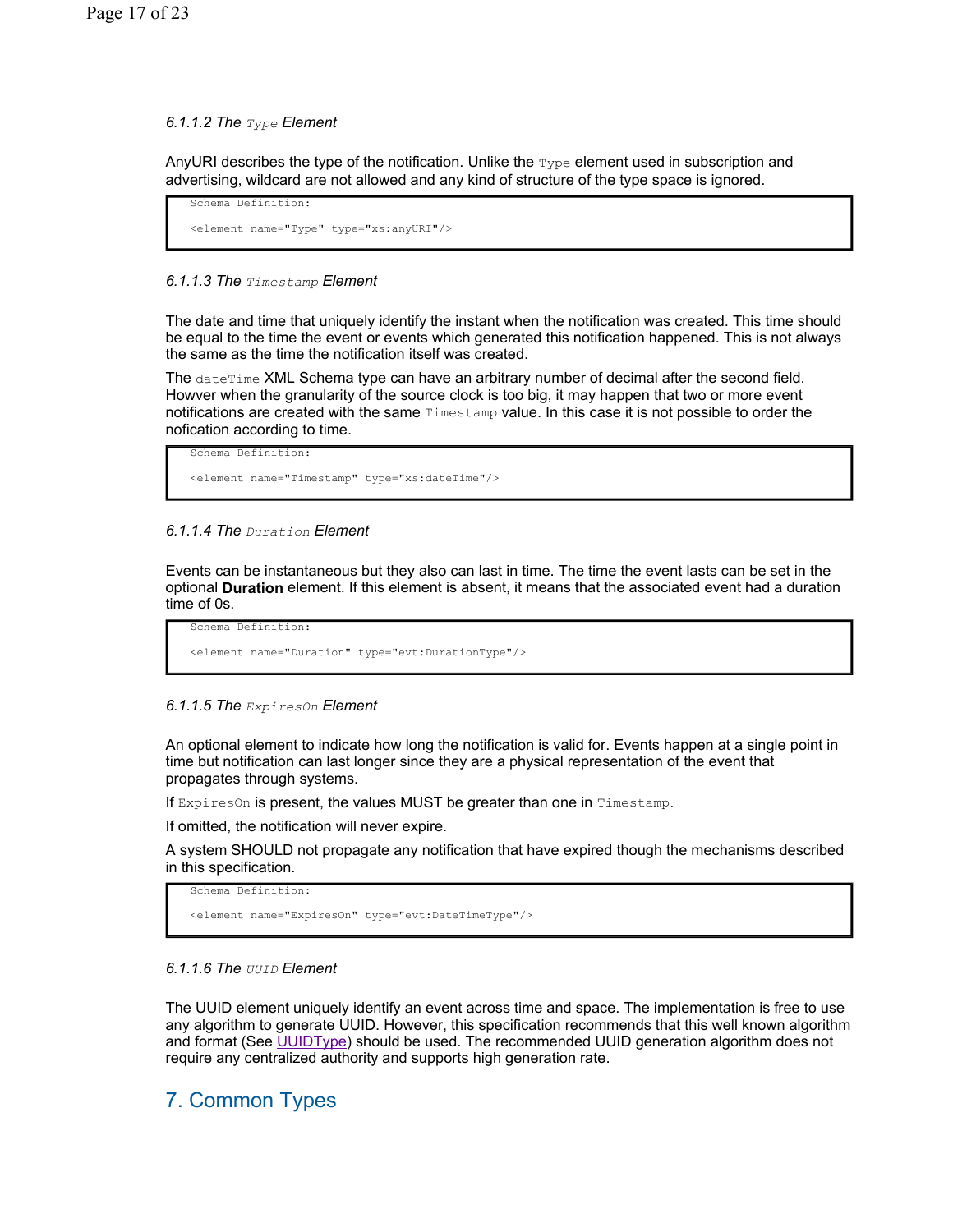## 7.1 The EventTypeList and EventType Element Types

EventType is a URI that is not intended to be dereferencable. Even when that is the case, there is currently no way to retrieve the event definition from an event type directly. Instead the client must use the GetEventTypeDefinition call on the event producer.

EventTypeList is used to encapsulate 0 or more EventType.

```
Schema Definition: 
<element name="EventTypeList" type="evt:EventTypeListType"/> 
<complexType name="EventTypeListType"> 
   <sequence> 
     <element name="EventType" type="xs:anyURI" minOccurs="0" maxOccurs="unbounded"/> 
   </sequence> 
</complexType>
```
## 7.2 The UUID Element Type

[Definition: UUID] The UUID element uniquely identify an event across time and space.

This document recommends the following UUID generation algorithm and format [UUID]. The generation does not require any centralized authority and support high generation rate. UUIDs are statistically unique.

The UUID format is made of the concatenation of the uuid: scheme [uuid Scheme]and a pseudo random number. The random number part is made of hexadecimal digits arranged in the common **8-4- 4-4-12** format pattern.

Here is an example of such a UUID:

uuid:84b9f5d0-33fb-4a81-b02b-5b760641c1d8

## 7.3 The dateTime Type

The XML Schema type is used many time in this specification. Eventhough the time is part of the value of an xs: dateTime attribute or element, it is RECOMMENDED to use the UTC timezone for consistency. However, local timezone MAY be used.

## 8. Transport Considerations

## 8.1 Message encoding

The Web Services community has defined two XML encoding styles that map between SOAP data models and SOAP messages: RPC style with SOAP encoding (*RPC/encoded*) and Document style with literal encoding (*document/literal*). Having two accepted styles creates a degree of ambiguity that can produce potential conflicts. This specification recognizes both styles, but recommends standardizing on the document/literal style in order to guarantee interoperability.

With RPC/SOAP encoded style, the method calls, parameters and return values are mapped to XML elements according to the schema described in Section 5 of the SOAP [SOAP] specification. Section 5 also describes how the RPC/SOAP encoded style handles the request/response sequence and exception serialization. This style constrains each element in the message Body. However, the message as a whole is not constrained by any schema. As a consequence, schema validation cannot happen on the  $Body$  of the SOAP message. Additionally SOAP encoding allows the use of  $id$  and href attributes to reference elements and avoid duplication.

On the other hand, the Document style with literal encoding means that the  $B_{\text{odd}}$  of the SOAP message conforms to an XML schema typically available as message elements from the target WSDL. With literal encoding, there is no standard rule for encoding a method invocation as a SOAP message.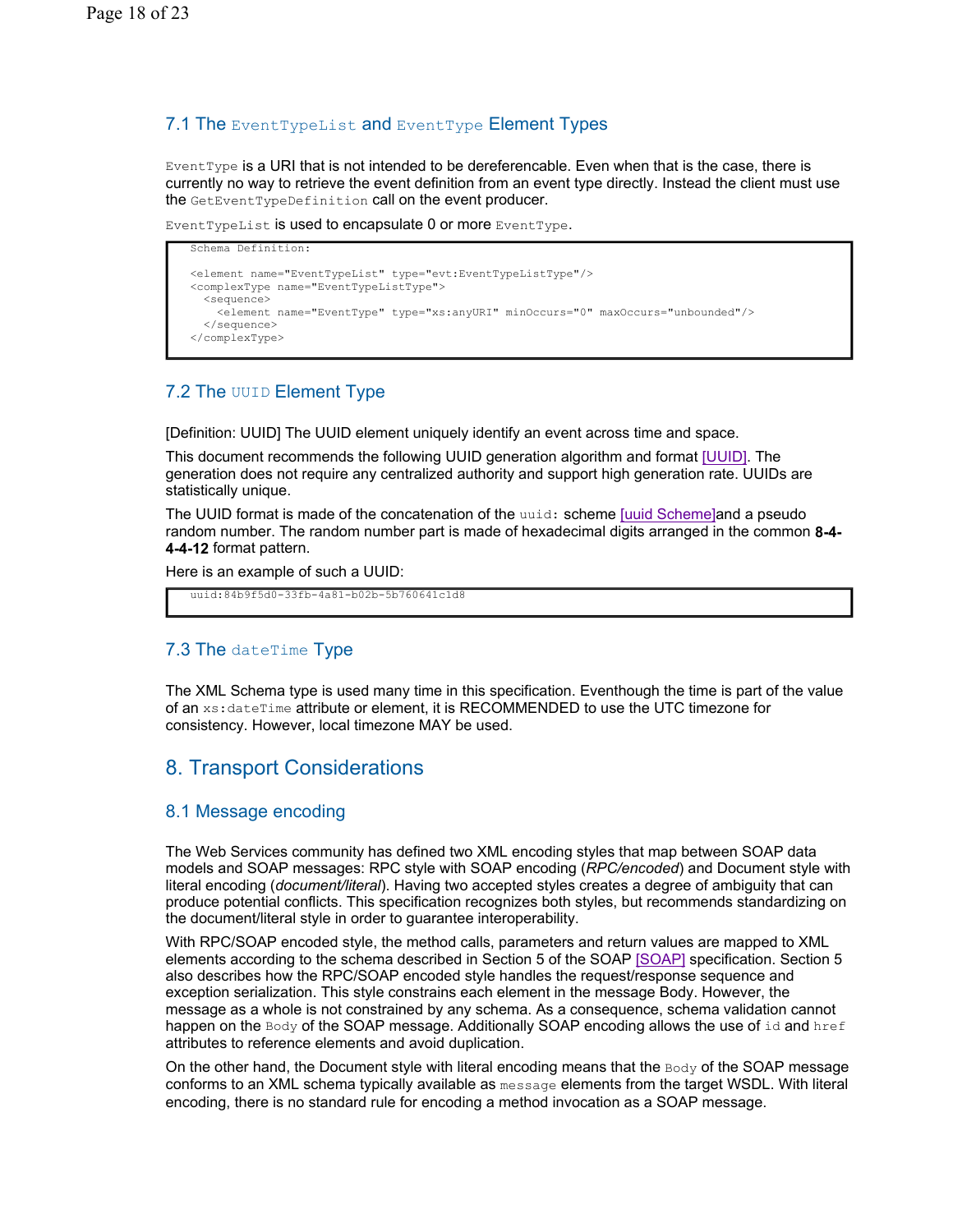Even though RPC/SOAP encoded style was historically developed first, the web services industry is adopting and recommending the document/literal style. As a result, the major web services standardization bodies (WS-I, W3C WSDL) recommend against the use of the RPC/SOAP encoding style. To be compatible with the rest of the industry this specification also adopts the document/literal style to describe defined interfaces and messages.

## 8.2 Default Binding

*Messages SHOULD be sent using HTTP/1.1.*

SOAP 1.1 defines only one binding: HTTP 1.1. To comply with the WS-I basic profile all messages SHOULD be sent over HTTP/1.1 and comply with section 4.3 of the basic profile 1.0 [WS-I-basicprofile]. In the future other transports MAY be supported.

## 8.3 Reliability

Reliability is a key feature for event systems. Today Web services are widely relying on HTTP, a nonreliable point-to-point protocol. However, Web services may use other transport protocols to provide reliability, or one of the SOAP-based reliability mechanisms, such as WS-ReliableMessaging [WS-ReliableMessaging]. To address reliability needs, the appropriate protocol should be chosen. Nevertheless, all WS-Events implementations MUST support SOAP HTTP binding.

## 9. Security

Security for Web services is a big concern for the industry. Since WS-Events is built on top of WS technology, some recommendations with regard to security should be provided to prevents attacks. Here is a non-exhaustive list of examples of potential threats:

- 1. A malicious party could spoof a subscription packet and use the ID to cancel the subscription, impersonating the original subscriber.
- 2. An attacker could generate extra meaningless event notifications, in the push mode.

WS-Events require some confidentiality and/or integrity at the transport level, as well as some access control mechanisms.

## 9.1 Transport

*When integrity and/or confidentiality of the SOAP payload are required at the transport level, HTTPS SHOULD be used.*

Some attempts have been made to provide transport level security for XML payloads with WS-Security and XML firewalls. However, in their current state, these solutions fall short of creating a usable framework to create secure sessions for the transport of SOAP messages. Furthermore, how WS-Security affects performance is a concern. There are other concerns also, such as the slow rate WS-Security is being adopted and the fact that WS-I current basic profile was left out of WS-Security because of its shortcomings. The current recommendation is to only use HTTPS as a transport level security.

*When the integrity and/or confidentiality of the SOAP payload is required at the transport level in a multi-hops path, WS-Security MAY be used.*

HTTPS has been around for a while now, is widely accepted and provides a robust way of securing the transport of event notifications. However, because HTTPS cannot be relayed, security applies only to the first hop. If the peer is not the final destination (e.g, a broker), the sender cannot assume anything with regard to the security used by the peer to forward the data to the final recipient. In that scenario, WS-security COULD be used to provide end-to-end security.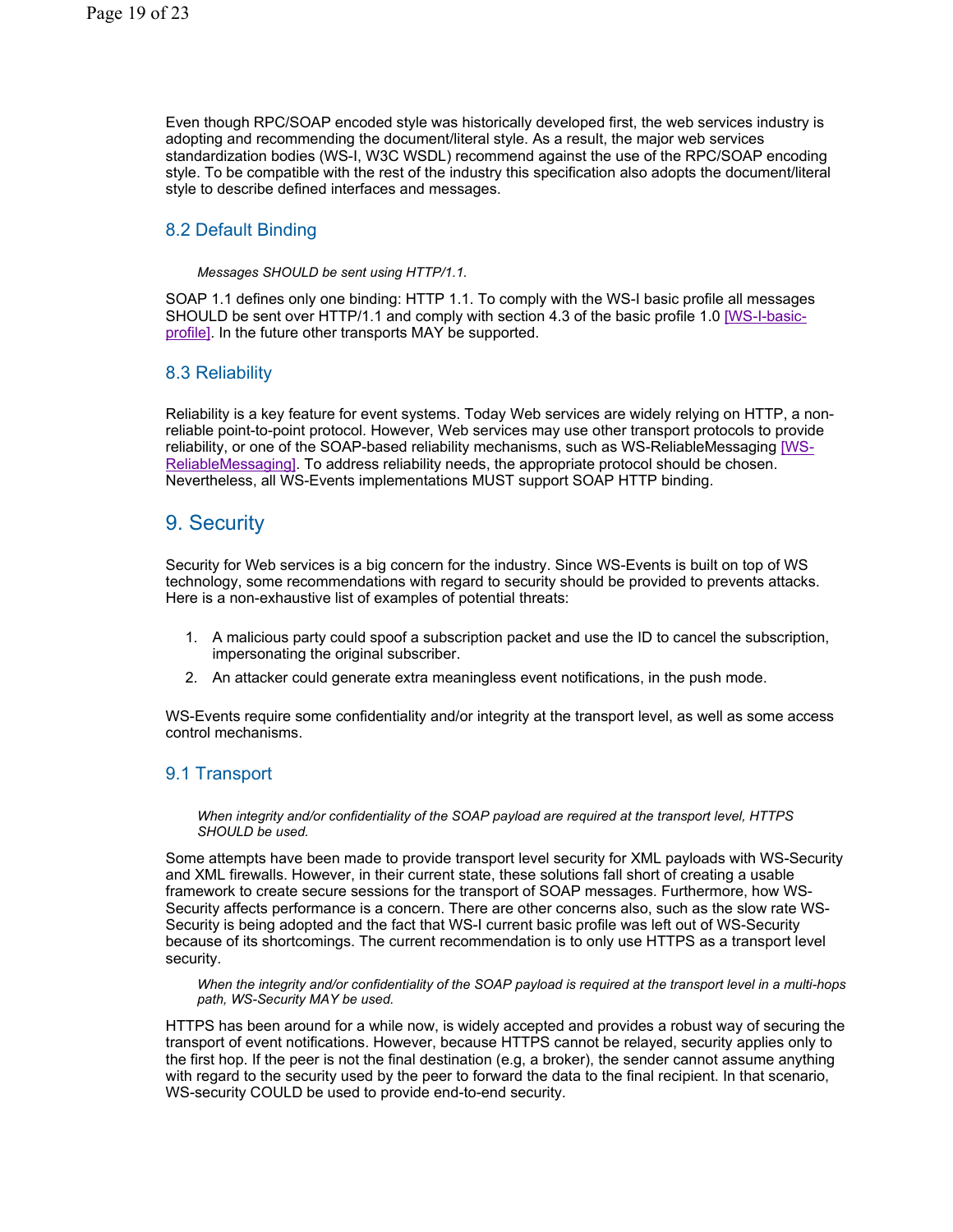## 9.2 Authentication and Authorization

*Access control MAY be applied to the subscription and notification operations.*

*When authentication is needed, HTTPS with mutual authentication is RECOMMENDED.*

For the access control part, most of the modern execution environments support client side authentication and provide a way to map SSL client side certificates to their proprietary access control mechanisms. Until the Web services community comes up with a standard solution, client side certificates should be used to perform authentication and the access control rights should be derived from the assessed identity.

*HTTP Basic authentication over SSL MAY be used.*

Even though Web services is a machine-to-machine framework, HTTP basic authentication (username/password) MAY be used when the security requirements are very light or when XML cryptography is not suitable for the environement (heavyweight). SSL MUST be used to perform the HTTP authetication process.

*When going across firewalls, HTTPS with client side authentication SHOULD be used.*

The adoption of HTTPS and a firewall-friendly transport will facilitate adoption of WS-Events as a crossenterprise solution. However, this flexibility comes at a cost: firewalls cannot apply security policies on an encrypted stream, in effect by-passing corporate security. While this has been a concerned for some time now, it is a current practice. Since the authentication is now done at the end-point, HTTPS with client side authentication is recommended to carry WS-Events between two distinct security domains.

*Access control SHOULD be implemented at the Interface level.*

Since all the operations of the same type (e.g, monitoring, configuration) are grouped in Interfaces, one should be able to specify its access level down to that level since these operations belong to the same management domain. A more coarse granularity at the Service level COULD also be achieved, as well as, a finer one at the Operation level.

## 10. Future Directions (Non-Normative)

There are several areas which WS-Events may address in the future. Some of these include the following:

- $\bullet$  In the pull mode, a generic GetEvents call which would take an expression defined in a grammar to select events. These expressions would be able to select events according to time and/or causality.
- A filtering syntax and semantic to indicate at subscription time a complex condition under which event notification should be sent. For instance if there is an event that is generated when a CPU load changes, the subscriber should be able to specify that it wishes to receive the associated notification when the CPU load reaches 95% and above.
- A new call to retrieve the EventTypes associated with a given subscription. The producer would return the list of event types subscribed. This would be useful when the 'all' selector or a regular expression was used at subscription time.
- Brokering is an important concept in events systems. The current version of this specifications touches on that but needs to explain this concept in more details. More specifically, how a broker can relay event notification advertising and subscription and how notification are transmitted through one or more broker in both the push and pull modes.
- Fault messages need more details.
- The callback element is a URL and assumes SOAP over HTTP. However to support multiple binding, the URL could be a WSDL URL, forcing the producer to retrieve the consumer WSDL which would be inefficient. A better solution would be for the consumer to send a fragment of its WSDL containing the service element and all the endpoints (ports) for the bindings defined by this specification.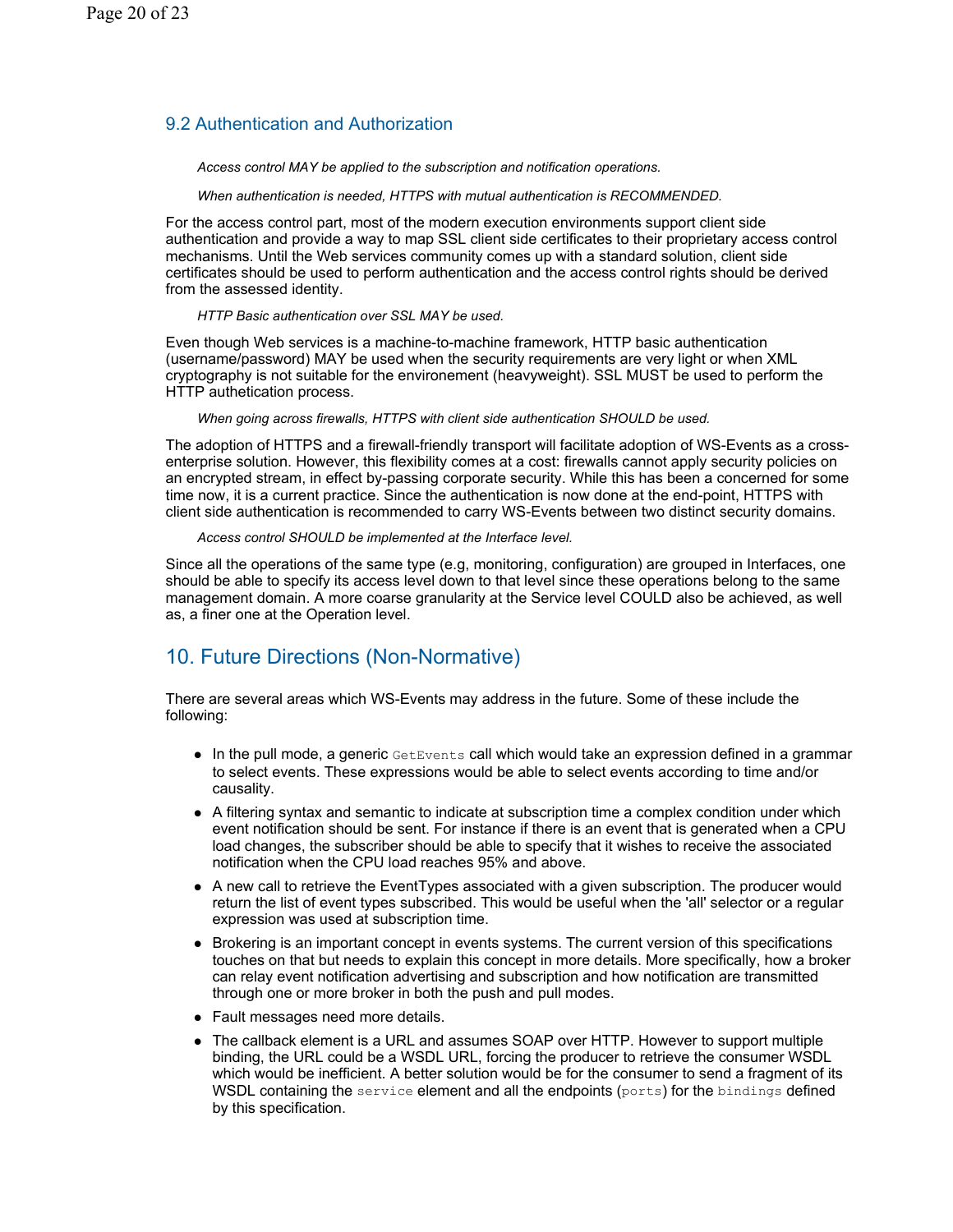$\bullet$  EventTypeDefinition for the NewEventType and EventTypeUpdated is missing.

## 11. Appendix A: Extended notification examples

This appendix contains examples of nofitication schemas extending the basic notification.

## 11.1 Notification for a management plate form

Below is an example of a notification type that can be used to notify a management console. The schema defines a EventSeverityType and a RelationType types. EventSeverityType is used to indicates the severity of the event according the source rating policy. RelationType is used to indicate what was the change in the managed object relationships that triggered the notification.

```
<?xml version="1.0" encoding="utf-8"?> 
<s:schema xmlns:s="http://www.w3.org/2001/XMLSchema" 
  xmlns:tns="http://devresource.hp.com/drc/specifications/wsmf/2003/07/events/notification-info" 
   xmlns:core="http://devresource.hp.com/drc/specifications/wsmf/2003/07/foundation/" 
   targetNamespace="http://devresource.hp.com/drc/specifications/wsmf/2003/07/events/notification-info
  version="2.0" elementFormDefault="qualified"> 
  <s:simpleType name="EventSeverityType"> 
    <s:annotation> 
       <s:documentation> 
        This type represents enum used to indicate the severity of an 
        event. This is a standard list of severity values used in 
         management software. 
       </s:documentation> 
    </s:annotation> 
    <s:restriction base="s:string"> 
      <s:enumeration value="Critical" /> 
      <s:enumeration value="Major" /> 
      <s:enumeration value="Minor" /> 
      <s:enumeration value="Warning" /> 
      <s:enumeration value="Normal" /> 
      <s:enumeration value="Unknown" /> 
     </s:restriction> 
   </s:simpleType> 
   <s:complexType name="NotificationInfoType"> 
    <s:sequence> 
      <s:element name="Severity" type="tns:EventSeverityType"/> 
      <s:element name="Message" type="s:string"/> 
 <s:element name="ResourceHostName" type="s:string" /> 
 <s:element name="CorrectiveMessage" type ="s:string" nillable="true" /> 
       <s:element name="ApplicationName" type="s:string" nillable="true" /> 
    </s:sequence> 
  </s:complexType> 
   <!-- NotificationInfo --> 
  <s:annotation> 
    <s:documentation> 
      This type represents the operational notification information 
      returned by the managed object. 
    </s:documentation> 
  </s:annotation> 
   <s:element name="NotificationInfo" type="tns:NotificationInfoType"/> 
  <s:simpleType name="RelationType"> 
    <s:annotation> 
      <s:documentation> 
        This type represents the relational notification information 
        returned by the managed object. 
      </s:documentation> 
     </s:annotation> 
     <s:restriction base="s:string">
```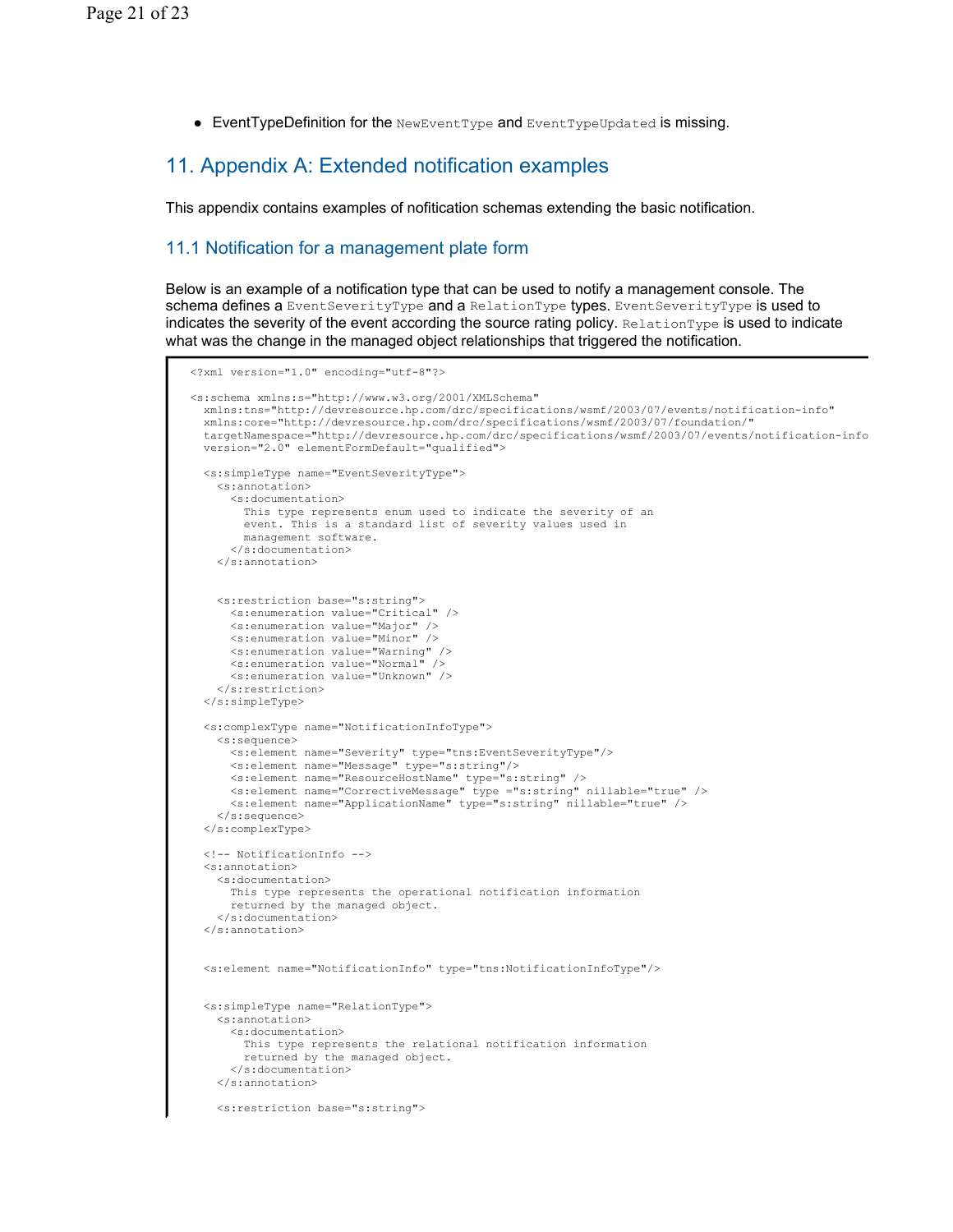```
 <s:enumeration value="RelationCreate" /> 
       <s:enumeration value="RelationDelete" /> 
    \langle/s:restriction>
   </s:simpleType> 
</s:schema>
```
## 12. References

### **[URI]**

RFC2396. *Uniform Resource Identifiers (URI): Generic Syntax*, T. Berners-Lee, R. Fielding, L. Masinter, Authors. Internet Engineering Task Force, August 1998. Available at http://www.ietf.org/rfc/rfc2396.txt. (See http://www.ietf.org/rfc/rfc2396.txt.)

### **[KEYWORDS]**

RFC2119. *Key words for use in RFCs to Indicate Requirement Levels* , S. Bradner, Author. Internet Engineering Task Force, June 1999. Available at http://www.ietf.org/rfc/rfc2119.txt. (See http://www.ietf.org/rfc/rfc2119.txt.)

### **[SOAP]**

*Simple Object Access Protocol (SOAP) 1.1* , D. Box, D. Ehnebuske, G. Kakivaya, A. Layman, N. Mendelsohn, H. Frystyk Nielsen, S. Thatte, D. Winer, Editors. World Wide Web Consortium, 8 May 2000. This version of the Simple Object Access Protocol 1.1 Note is

http://www.w3.org/TR/2000/NOTE-SOAP-20000508. The latest version of Simple Object Access Protocol 1.1 is available at http://www.w3.org/TR/SOAP. (See http://www.w3.org/TR/2000/NOTE-SOAP-20000508/.)

#### **[WSDL]**

*Web Services Description Language (WSDL) 1.1*, E. Christensen, F. Curbera, G. Meredith, and S. Weerawarana, Authors. World Wide Web Consortium, 15 March 2002. This version of the Web Services Description Language Note is http://www.w3.org/TR/2001/NOTE-wsdl-20010315. The latest version of Web Services Description Language is available at

http://www.w3.org/TR/wsdl. (See http://www.w3.org/TR/2001/NOTE-wsdl-20010315.) **[WSDL 1.2]** 

*Web Services Description Language (WSDL) Version 1.2* , R, Chinnici, M. Gudgin, J. Moreau, and S. Weerawarana, Editors. World Wide Web Consortium. The latest version of Web Services Description Language, Version 1.2 is available at http://www.w3.org/TR/wsdl12. (See http://www.w3.org/TR/2003/WD-wsdl12-20030303.)

#### **[UUID]**

*UUIDs and GUIDs* , Paul J. Leach, Rich Salz, Authors. Internet Engineering Task Force, February 1998. Available at latest version of UUIDs and GUIDs is available at http://hegel.ittc.ukans.edu/topics/internet/internet-drafts/draft-l/draft-leach-uuids-guids-01.txt. (See http://hegel.ittc.ukans.edu/topics/internet/internet-drafts/draft-l/draft-leach-uuids-guids-01.txt.)

#### **[uuid Scheme]**

*The uuid: URI scheme* , Charlie Kindel, Author. Internet Engineering Task Force, February 1997. Available at latest version of the uuid: scheme is available at

http://www.globecom.net/ietf/draft/draft-kindel-uuid-uri-00.html. (See

http://www.globecom.net/ietf/draft/draft-kindel-uuid-uri-00.html.)

#### **[WS-ReliableMessaging]**

*Web Services Reliable Messaging Protocol (WS-ReliableMessaging)* , BEA, IBM, Microsoft, TIBCO, March 2003. Available at latest version of the WS-ReliableMessaging specification is available at http://msdn.microsoft.com/webservices/default.aspx?pull=/library/enus/dnglobspec/html/ws-reliablemessaging.asp. (See

http://msdn.microsoft.com/webservices/default.aspx?pull=/library/en-us/dnglobspec/html/wsreliablemessaging.asp.)

#### **[XML 1.0]**

*Extensible Markup Language (XML) 1.0 (Second Edition)*, T. Bray, J. Paoli, C. M. Sperberg-McQueen, and E. Maler, Editors. World Wide Web Consortium, 10 February 1998, revised 6 October 2000. This version of the XML 1.0 Recommendation is

http://www.w3.org/TR/2000/REC-xml-20001006. The latest version of XML 1.0 is available at http://www.w3.org/TR/REC-xml. (See http://www.w3.org/TR/2000/REC-xml-20001006.)